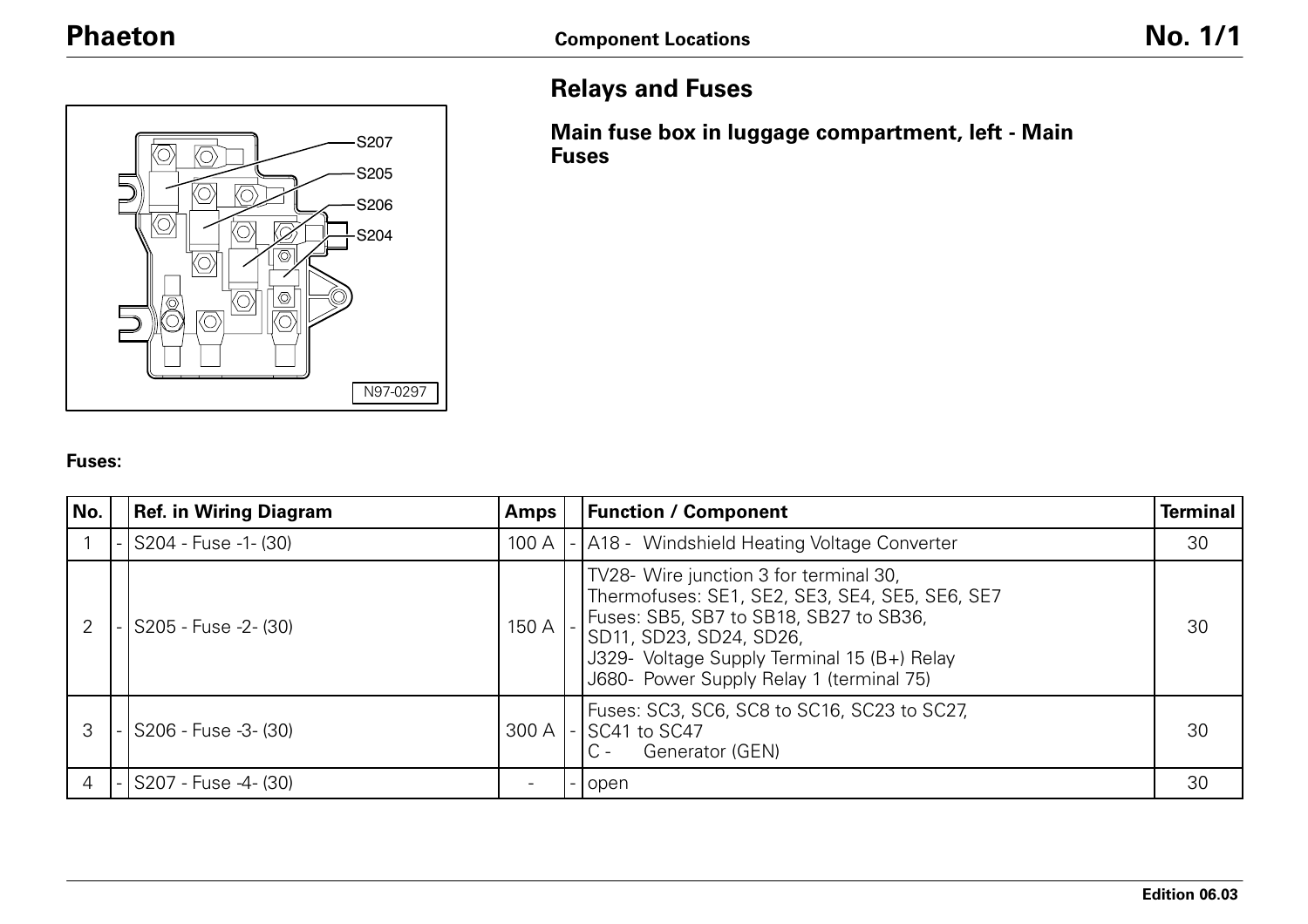

# **Fuse box under instrument panel, left - Fuses "SB"**

| <b>Fuse colors</b> |
|--------------------|
| 30 A - green       |
| 25 A - white       |
| 20 A - yellow      |
| 15 A - blue        |
| $10A - red$        |
| 7.5 A - brown      |
| 5 A - beige        |
| 3 A - lilac        |

# **Fuses "SB1 to SB4" in fuse box under instrument panel, left**

| No. | <b>Ref. in Wiring Diagram</b> | <b>Amps</b>    | <b>Function / Component</b>                                                                                                       | <b>Terminal</b> |
|-----|-------------------------------|----------------|-----------------------------------------------------------------------------------------------------------------------------------|-----------------|
|     | SB1 - Fuse 1 (in fuse holder) | 10A            | Terminal 30 for J582 - Wiper Park Position Heating Relay<br>Z 20 - Left Washer Nozzle Heater<br>Z 21 - Right Washer Nozzle Heater | 75a             |
|     | SB2 - Fuse 2 (in fuse holder) | 20 A<br>$15A*$ | J386 - Door control module, driver side<br>J657 - Door Closing Control Module<br>J388 - Door control module, rear, left           | 30              |
|     | SB3 - Fuse 3 (in fuse holder) | 20 A<br>$15A*$ | J387 - Door control module, passenger side<br>J657 - Door Closing Control Module<br>J389 - Door control module, rear, right       | 30              |
| 4   | SB4 - Fuse 4 (in fuse holder) | 20 A           | SC18 - Fuse 18 (in fuse holder)<br>SC19 - Fuse 19 (in fuse holder)<br>SC20 - Fuse 20 (in fuse holder)                             | 15a             |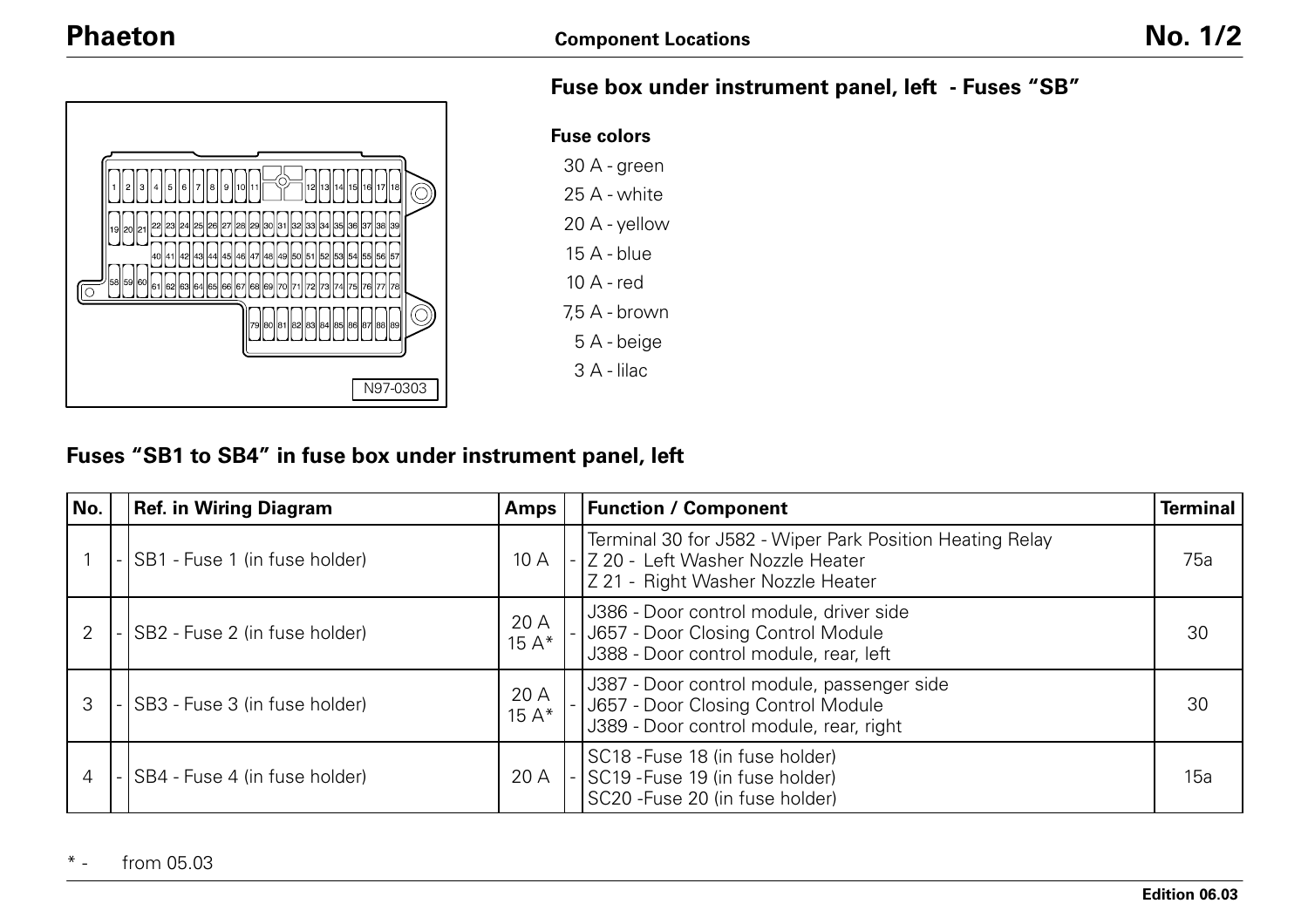# **Fuses "SB5 to SB13" in fuse box under instrument panel, left**

| No.             | <b>Ref. in Wiring Diagram</b>   | <b>Amps</b> | <b>Function / Component</b>                                                                                                                                                                                            | <b>Terminal</b> |
|-----------------|---------------------------------|-------------|------------------------------------------------------------------------------------------------------------------------------------------------------------------------------------------------------------------------|-----------------|
| 5               | SB5 - Fuse 5 (in fuse holder)   | 5A          | <b>J528 - Roof Electronics Control Module</b>                                                                                                                                                                          | 30              |
| 6               | open                            |             |                                                                                                                                                                                                                        |                 |
| 7               | open                            | 15 A        |                                                                                                                                                                                                                        | 30              |
| 8               | SB 8 - Fuse 8 (in fuse holder)  | 25 A        | J104 - ABS Control Module (w/EDL)<br>J106 - ABS Solenoid Valve Relay                                                                                                                                                   | 30              |
| 9               | open                            | 5A          |                                                                                                                                                                                                                        | 30              |
| 10 <sup>°</sup> | SB10 - Fuse 10 (in fuse holder) | 15 A        | J519 - Vehicle Electrical System Control Module<br>M5 - Left Front Turn Signal Light<br>M1 -<br>Left Parking Light                                                                                                     | 30              |
| 11              | SB11 - Fuse 11 (in fuse holder) | 15 A        | J519 - Vehicle Electrical System Control Module<br>M7 - Right Front Turn Signal Light<br>M3 - Right Parking Light                                                                                                      | 30              |
| 12              | SB12 - Fuse 12 (in fuse holder) | 15 A        | J519 - Vehicle Electrical System Control Module<br>J567 - Left Headlight Range Control Module<br>M29 - Left Low Beam Headlight<br>J683 - Left HID Lamp High Beam Control Module<br>M30 - Left High Beam Headlight      | 30              |
| 13              | SB13 - Fuse 13 (in fuse holder) | 15 A        | J519 - Vehicle Electrical System Control Module<br>J568 - Right Headlight Range Control Module<br>M31 - Right Low Beam Headlight<br>J684 - Right HID Lamp Hight Beam Control Module<br>M32 - Right High Beam Headlight | 30              |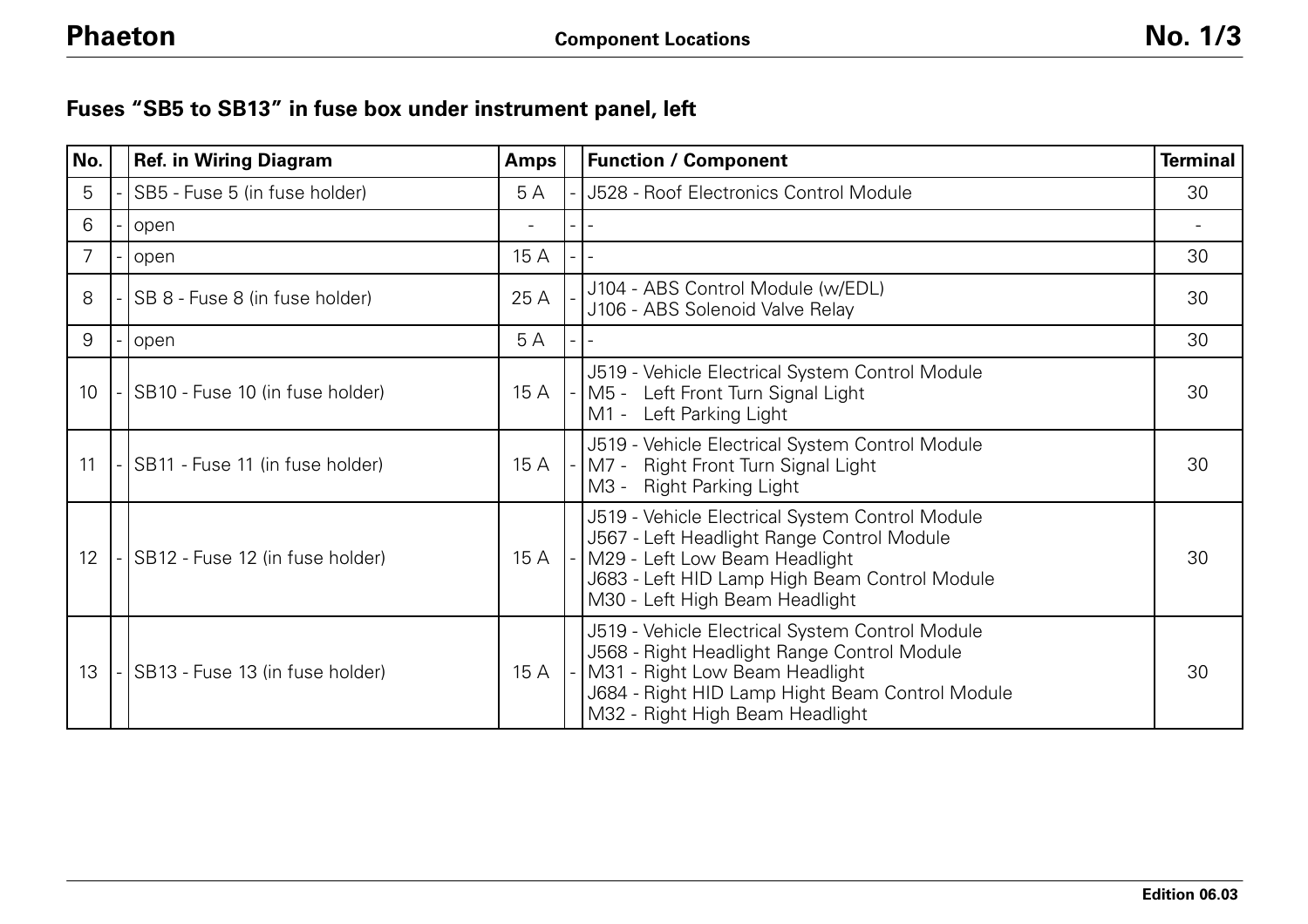## **Fuses "SB14 to SB27" in fuse box under instrument panel, left**

| No. | <b>Ref. in Wiring Diagram</b>   | <b>Amps</b>              | <b>Function / Component</b>                                                                                                                                                                | <b>Terminal</b>          |
|-----|---------------------------------|--------------------------|--------------------------------------------------------------------------------------------------------------------------------------------------------------------------------------------|--------------------------|
| 14  | SB14 - Fuse 14 (in fuse holder) | 20 A                     | J519 - Vehicle Electrical System Control Module<br>$H1 -$<br>Signal horn/dual tone horn                                                                                                    | 30                       |
| 15  | SB15 - Fuse 15 (in fuse holder) | 5A                       | $F -$<br><b>Brake Light Switch</b><br>J605 - Rear Lid Control Module<br>Engine Control Modlue (ECM)<br>J…-<br>J345 - Control Module for towing sensor<br>J104 - ABS Control Module (w/EDL) | 30                       |
| 16  | SB16 - Fuse 16 (in fuse holder) | 20 A                     | J162 - Heater Control Module                                                                                                                                                               | 30                       |
| 17  | SB17 - Fuse 17 (in fuse holder) | 10 A                     | J523 - Front Information Display Control Head Control Module<br>R 24 - Antenna Amplifier                                                                                                   | 30a                      |
| 18  | SB18 - Fuse 18 (in fuse holder) | 10 A                     | J527 - Steering Column Electronic Systems Control Module                                                                                                                                   | 30a                      |
| 19  | SB19 - Fuse 19 (in fuse holder) | 10 A                     | J518 - Access/Start Control Module                                                                                                                                                         | 30a                      |
| 20  | open                            |                          |                                                                                                                                                                                            |                          |
| 21  | open                            |                          |                                                                                                                                                                                            | $\overline{\phantom{0}}$ |
| 22  | SB22 - Fuse 22 (in fuse holder) | 5A                       | J623 - Engine Control Module (ECM) (engine code BAP)<br>J623 - Engine Control Module (ECM) 2 (engine code BAP)<br>J220 - Motronic Engine Control Module (ECM) (engine code BGJ)            | 30a                      |
| 23  | SB23 - Fuse 23 (in fuse holder) | 5A                       | J285 - Control module with indicator unit in instrument panel insert                                                                                                                       | 30a                      |
| 24  | open                            |                          |                                                                                                                                                                                            |                          |
| 25  | open                            | $\overline{\phantom{a}}$ |                                                                                                                                                                                            |                          |
| 26  | open                            |                          |                                                                                                                                                                                            |                          |
| 27  | SB27 - Fuse 27 (in fuse holder) | 5A                       | J285 - Control module with indicator unit in instrument panel insert<br>Data Link Connector (DLC)<br>J669 - Seat Belt Tensioner Relay                                                      | 30a                      |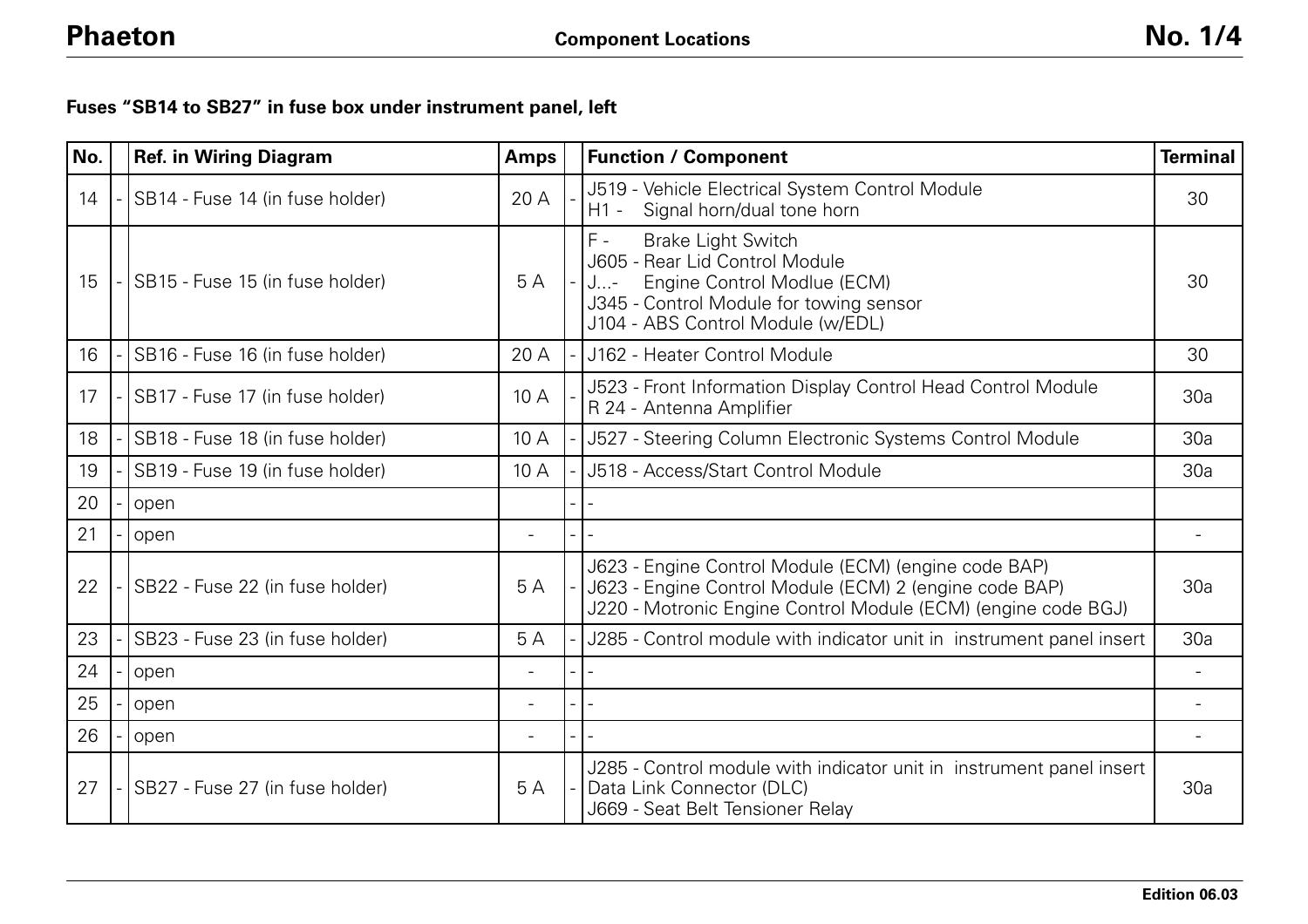## **Fuses "SB28 to SB44" in fuse box under instrument panel, left**

| No. | <b>Ref. in Wiring Diagram</b>   | <b>Amps</b>              | <b>Function / Component</b>                                                                                                         | <b>Terminal</b>          |
|-----|---------------------------------|--------------------------|-------------------------------------------------------------------------------------------------------------------------------------|--------------------------|
| 28  | SB28 - Fuse 28 (in fuse holder) | 5A                       | J526 - Telephone/Telematic Control Module                                                                                           | 30a                      |
| 29  | SB29 - Fuse 29 (in fuse holder) | 5A                       | R149 - Auxiliary Water Heating RF Receiver (where applicable)                                                                       | 30a                      |
| 30  | SB30 - Fuse 30 (in fuse holder) | 10 A                     | J255 - Climatronic Control Module<br>V 50 - Coolant Pump<br>N175 - Left Heat Regulating Valve<br>N176 - Right Heat Regulating Valve | 30a                      |
| 31  | SB31 - Fuse 31 (in fuse holder) | 5A                       | Υ -<br>Analog Clock/Control Module<br>J524 - Rear Information Display Control Head                                                  | 30a                      |
| 32  | open                            | $\overline{\phantom{0}}$ |                                                                                                                                     | $\overline{\phantom{a}}$ |
| 33  | SB33 - Fuse 33 (in fuse holder) | 5A                       | J401 - Control module for navigation with CD-mechanism                                                                              | 30a                      |
| 34  | SB34 - Fuse 34 (in fuse holder) | 5 A                      | H8 -<br>Alarm Horn                                                                                                                  | 30a                      |
| 35  | SB35 - Fuse 35 (in fuse holder) | 5A                       | J519 - Vehicle Electrical System Control Module                                                                                     | 30a                      |
| 36  | SB36 - Fuse 36 (in fuse holder) | 10A                      | J519 - Vehicle Electrical System Control Module                                                                                     | 30a                      |
| 37  | SB37 - Fuse 37 (in fuse holder) | 5A                       | J526 - Telephone/Telematic Control Module                                                                                           | 30a                      |
| 38  | open                            | $\overline{a}$           |                                                                                                                                     |                          |
| 39  | open                            |                          |                                                                                                                                     |                          |
| 40  | SB40 - Fuse 40 (in fuse holder) | 5A                       | J519 - Vehicle Electrical System Control Module                                                                                     | 75a                      |
| 41  | SB41 - Fuse 41 (in fuse holder) | 5A                       | J518 - Access/Start Control Module                                                                                                  | 30                       |
| 42  | open                            | $\overline{\phantom{0}}$ |                                                                                                                                     |                          |
| 43  | open                            | $\qquad \qquad -$        |                                                                                                                                     |                          |
| 44  | open                            | $\overline{\phantom{0}}$ |                                                                                                                                     |                          |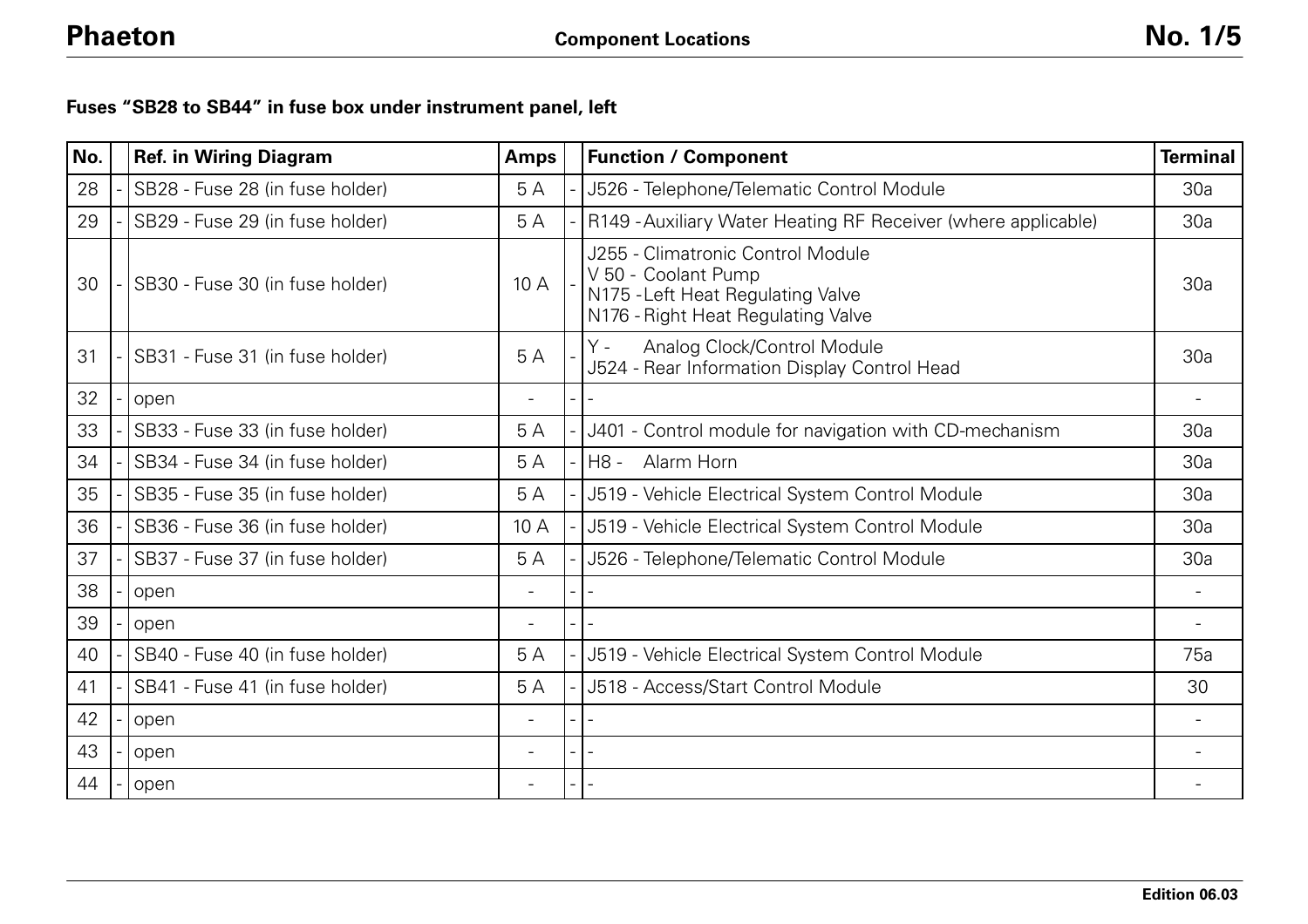**Fuses "SB45 to SB56" in fuse box under instrument panel, left**

| No. | <b>Ref. in Wiring Diagram</b>   | <b>Amps</b> | <b>Function / Component</b>                                                                                                                                                                                                                              | <b>Terminal</b> |
|-----|---------------------------------|-------------|----------------------------------------------------------------------------------------------------------------------------------------------------------------------------------------------------------------------------------------------------------|-----------------|
| 45  | open                            |             |                                                                                                                                                                                                                                                          |                 |
| 46  | open                            |             |                                                                                                                                                                                                                                                          |                 |
| 47  | open                            |             |                                                                                                                                                                                                                                                          |                 |
| 48  | open                            |             |                                                                                                                                                                                                                                                          |                 |
| 49  | open                            |             |                                                                                                                                                                                                                                                          |                 |
| 50  | open                            |             |                                                                                                                                                                                                                                                          |                 |
| 51  | open                            |             |                                                                                                                                                                                                                                                          |                 |
| 52  | SB52 - Fuse 52 (in fuse holder) | 5 A         | J669 - Seat Belt Tensioner Relay                                                                                                                                                                                                                         | 15a             |
| 53  | SB53 - Fuse 53 (in fuse holder) | 5 A         | F 47 - Brake Pedal Switch (cruise control)<br>G 42 - Intake Air Temperature (IAT) Sensor (engine code BGJ)<br>G 70 - Mass Air Flow (MAF) Sensor (engine code BGJ)<br>G246 - Mass Air Flow (MAF) Sensor 2 (engine code BGJ)<br>J569 - Brake Booster Relay | 15a             |
| 54  | SB54 - Fuse 54 (in fuse holder) | 5A          | J285 - Control module with indicator unit in instrument panel insert                                                                                                                                                                                     | 15a             |
| 55  | SB55 - Fuse 55 (in fuse holder) | 10 A        | J234 - Airbag Control Module<br>J623 - Engine Control Module (ECM) (engine code BAP)<br>J623 - Engine Control Module (ECM) 2 (engine code BAP)<br>J220 - Motronic Engine Control Module (ECM) (engine code BGJ)                                          | 15a             |
| 56  | SB56 - Fuse 56 (in fuse holder) | 5A          | G266 - Oil Level Thermal Sensor                                                                                                                                                                                                                          | 15a             |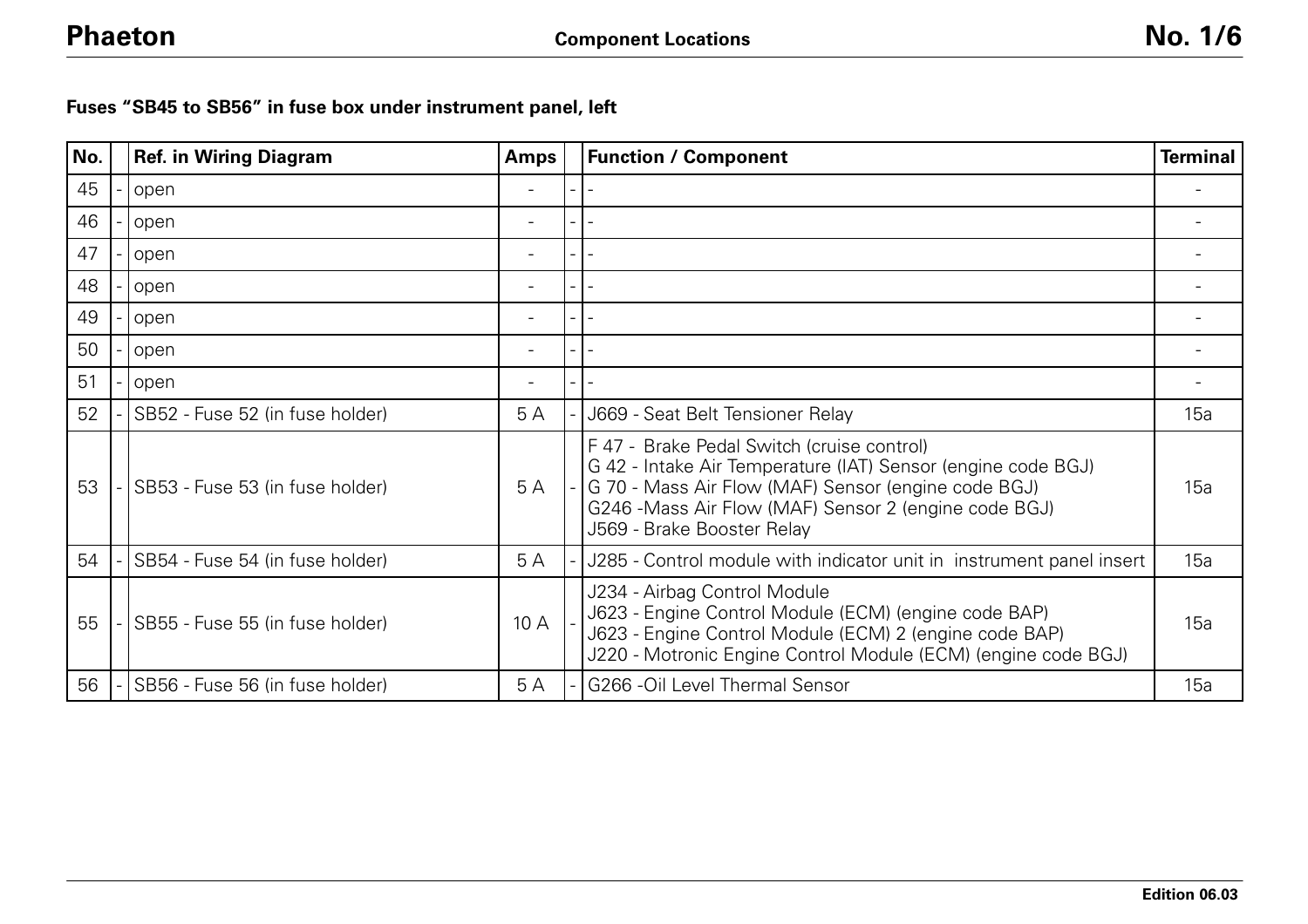|  |  |  |  |  | Fuses "SB57 to SB64" in fuse box under instrument panel, left |  |
|--|--|--|--|--|---------------------------------------------------------------|--|
|--|--|--|--|--|---------------------------------------------------------------|--|

| No. | <b>Ref. in Wiring Diagram</b>   | <b>Amps</b>   | <b>Function / Component</b>                                                                                                                                                                                                                                                                                                                                                                      | <b>Terminal</b> |
|-----|---------------------------------|---------------|--------------------------------------------------------------------------------------------------------------------------------------------------------------------------------------------------------------------------------------------------------------------------------------------------------------------------------------------------------------------------------------------------|-----------------|
| 57  | open                            |               |                                                                                                                                                                                                                                                                                                                                                                                                  |                 |
| 58  | SB58 - Fuse 58 (in fuse holder) | 15 A          | L22 - Left Front Fog Light<br>L23 - Right Front Fog Light                                                                                                                                                                                                                                                                                                                                        | 15a             |
| 59  | SB59 - Fuse 59 (in fuse holder) | 10 A          | N79 - Positive Crankcase Ventilation (PCV) Heating Element<br>(where applicable)                                                                                                                                                                                                                                                                                                                 | 15a             |
| 60  | SB60 - Fuse 60 (in fuse holder) | 15 A<br>$5A*$ | E301 - Left Front Air Outlet Button<br>E302 - Left Front (Center) Air Outlet Button<br>E303 - Right Front (Center) Air Outlet Button<br>E304 - Right Front Air Outlet Button<br>E305 - Footwell/Cabin Temperature Differential Button<br>E306 - Left Rear Center Console Air Outlet Button<br>E307 - Right Rear Center Console Air Outlet Button                                                 | 15a             |
| 61  | SB61 - Fuse 61 (in fuse holder) | 5 A           | J104 - ABS Control Module (w/EDL)                                                                                                                                                                                                                                                                                                                                                                | 15a             |
| 62  | open                            |               |                                                                                                                                                                                                                                                                                                                                                                                                  |                 |
| 63  | SB63 - Fuse 63 (in fuse holder) | 5 A           | J519 - Vehicle Electrical System Control Module<br>$E1 -$<br>Light Switch<br>J567 - Left Headlight Range Control Module<br>J568 - Right Headlight Range Control Module<br>J526 - Telephone/Telematic Control Module<br>J539 - Brake Booster Control Module<br>G258 - Left Distance Regulation Sensor<br>G259 - Right Distance Regulation Sensor<br>J428 - Control Module for Distance Regulation | 15a             |
| 64  | SB64 - Fuse 64 (in fuse holder) | 5 A           | J527 - Steering Column Electronic Systems Control Module                                                                                                                                                                                                                                                                                                                                         | 15a             |

 $*$ from 05.03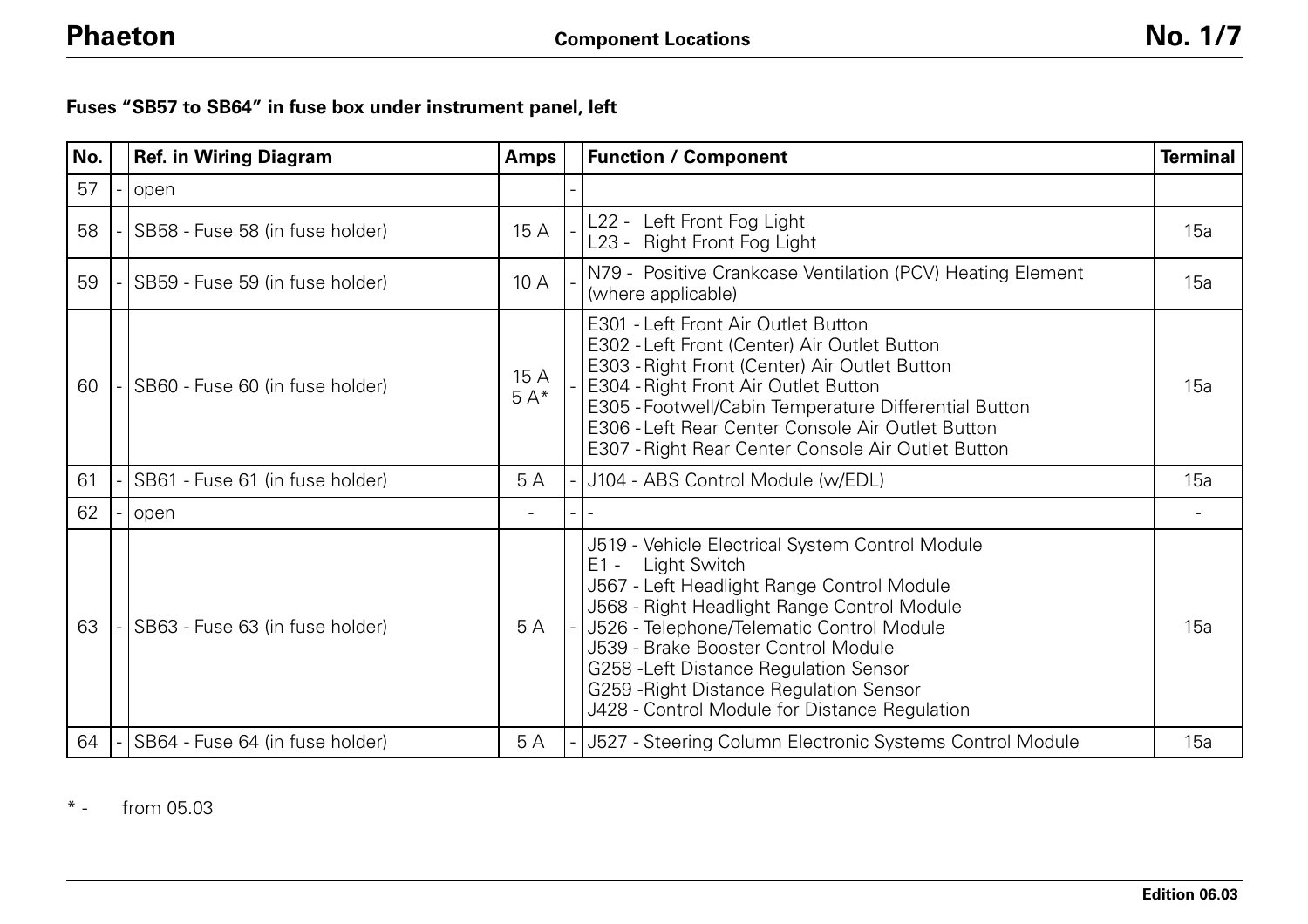## **Fuses "SB65 to SB77" in fuse box under instrument panel, left**

| No. | <b>Ref. in Wiring Diagram</b>   | <b>Amps</b>   | <b>Function / Component</b>                                                                                                                                                                             | <b>Terminal</b> |
|-----|---------------------------------|---------------|---------------------------------------------------------------------------------------------------------------------------------------------------------------------------------------------------------|-----------------|
| 65  | SB65 - Fuse 65 (in fuse holder) | 10 A          | V 55 - Recirculation Pump                                                                                                                                                                               | 15a             |
| 66  | SB66 - Fuse 66 (in fuse holder) | 5A            | J262 - Rear Window Shade Control Module<br>N280-A/C Compressor Regulator Valve<br>J255 - Climatronic Control Module                                                                                     | 15a             |
| 67  | SB67 - Fuse 67 (in fuse holder) | 10A           | F189 - Tiptronic Switch<br>F319 - Selector Lever Park Position Lock Switch<br>F125 - Multi-Function Transmission Range (TR) Switch<br>J217 - Transmission Control Module (TCM)<br>E256 - ASR/ESP Button | 15a             |
| 68  | SB68 - Fuse 68 (in fuse holder) | 5 A           | N110 - Shift Lock Solenoid                                                                                                                                                                              | 15a             |
| 69  | open                            |               |                                                                                                                                                                                                         |                 |
| 70  | SB70 - Fuse 70 (in fuse holder) | 5A            | J236 - Servotronic Control Module                                                                                                                                                                       | 15a             |
| 71  | SB71 - Fuse 71 (in fuse holder) | 10 A<br>$5A*$ | J131 - Driver's Heated Seat Control Module<br>J132 - Passenger's Heated Seat Control Module                                                                                                             | 15a             |
| 72  | SB72 - Fuse 72 (in fuse holder) | 5 A           | G238 - Sensor for Air Quality                                                                                                                                                                           | 15a             |
| 73  | open                            |               |                                                                                                                                                                                                         |                 |
| 74  | open                            |               |                                                                                                                                                                                                         |                 |
| 75  | open                            |               |                                                                                                                                                                                                         |                 |
| 76  | open                            |               |                                                                                                                                                                                                         |                 |
| 77  | open                            |               |                                                                                                                                                                                                         |                 |

 $*$   $$ from 05.03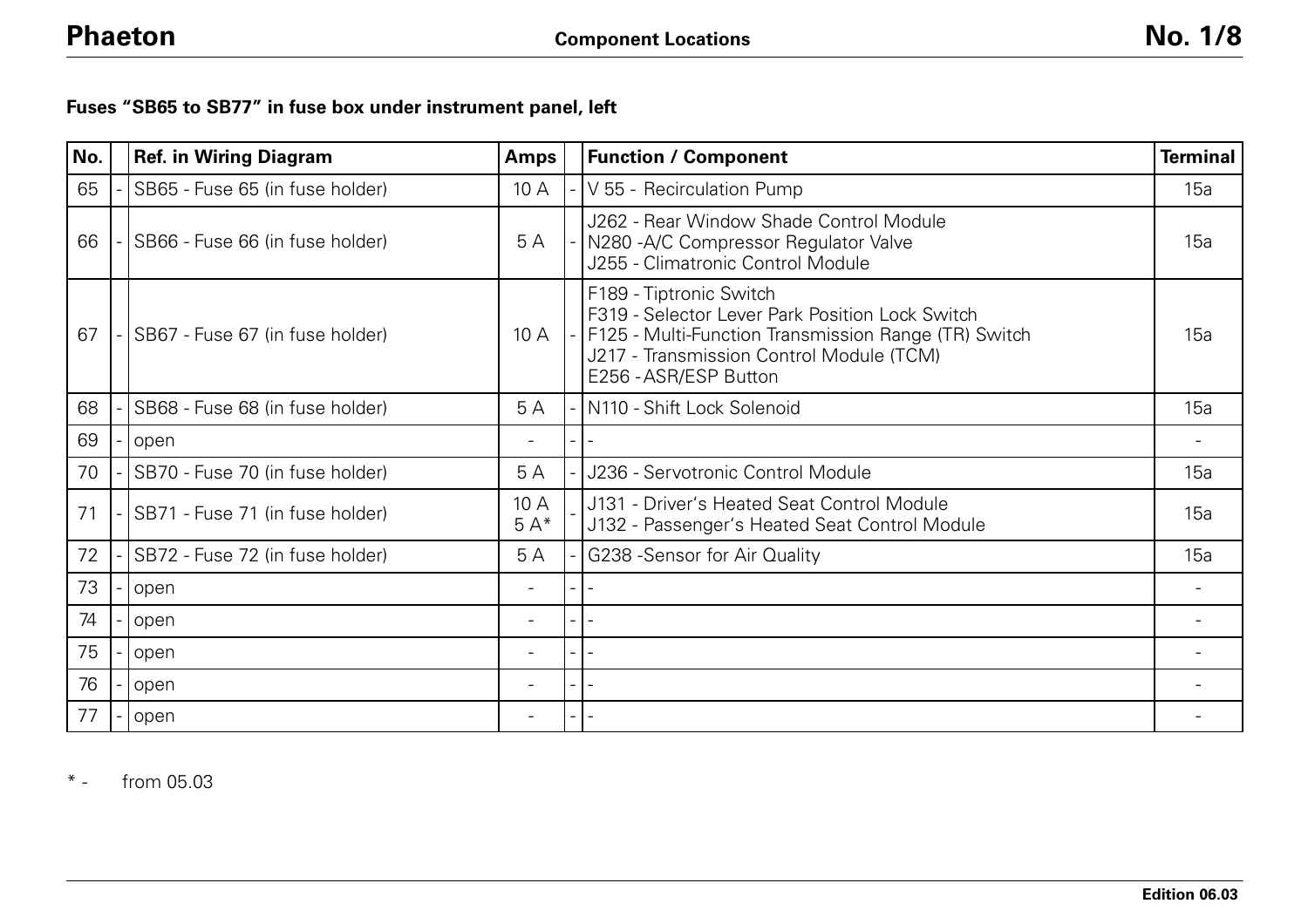|  |  |  |  |  | Fuses "SB78 to SB89" in fuse box under instrument panel, left |  |
|--|--|--|--|--|---------------------------------------------------------------|--|
|--|--|--|--|--|---------------------------------------------------------------|--|

| No. | <b>Ref. in Wiring Diagram</b>   | <b>Amps</b>  | <b>Function / Component</b>                                                                              | <b>Terminal</b> |
|-----|---------------------------------|--------------|----------------------------------------------------------------------------------------------------------|-----------------|
| 78  | SB78 - Fuse 72 (in fuse holder) | 5 A          | Brake Pedal Switch (cruise control) (where applicable)<br>I F47 -                                        | 87a             |
| 79  | SB79 - Fuse 79 (in fuse holder) | 15 A         | U18 - 12V outlet -2- (in center console), front                                                          | 30a             |
| 80  | SB80 - Fuse 80 (in fuse holder) | 15 A         | U19 - 12V outlet -3- (in center console, rear)                                                           | 30a             |
| 81  | SB81 - Fuse 81 (in fuse holder) | 30 A         | J245 - Power Sunroof Control Module                                                                      | 30a             |
| 82  | open                            |              |                                                                                                          |                 |
| 83  | SB83 - Fuse 83 (in fuse holder) | 20 A         | J525 - Digital Sound System Control Module                                                               | 30a             |
| 84  | SB84 - Fuse 84 (in fuse holder) | 15 A         | Cigarette Lighter<br>$U1 -$                                                                              | 30a             |
| 85  | SB85 - Fuse 85 (in fuse holder) | 15 A         | Left Rear Cirgarette Lighter<br>U3 -                                                                     | 30a             |
| 86  | SB86 - Fuse 86 (in fuse holder) | 15 A         | <b>Right Rear Cigarette Lighter</b><br>U7 -                                                              | 30a             |
| 87  | SB87 - Fuse 87 (in fuse holder) | 30 A<br>15 A | J136- Memory Seat/Steering Column Adjustment Control Module<br>J131- Driver's Heated Seat Control Module | 30a             |
| 88  | SB88 - Fuse 88 (in fuse holder) | 30 A<br>15 A | J521- Passenger Memory Seat Control Module<br>J132- Passenger's Heated Seat Control Module               | 30a             |
| 89  | SB89 - Fuse 89 (in fuse holder) | 30 A         | J522- Rear Memory Seat Control Module                                                                    | 30a             |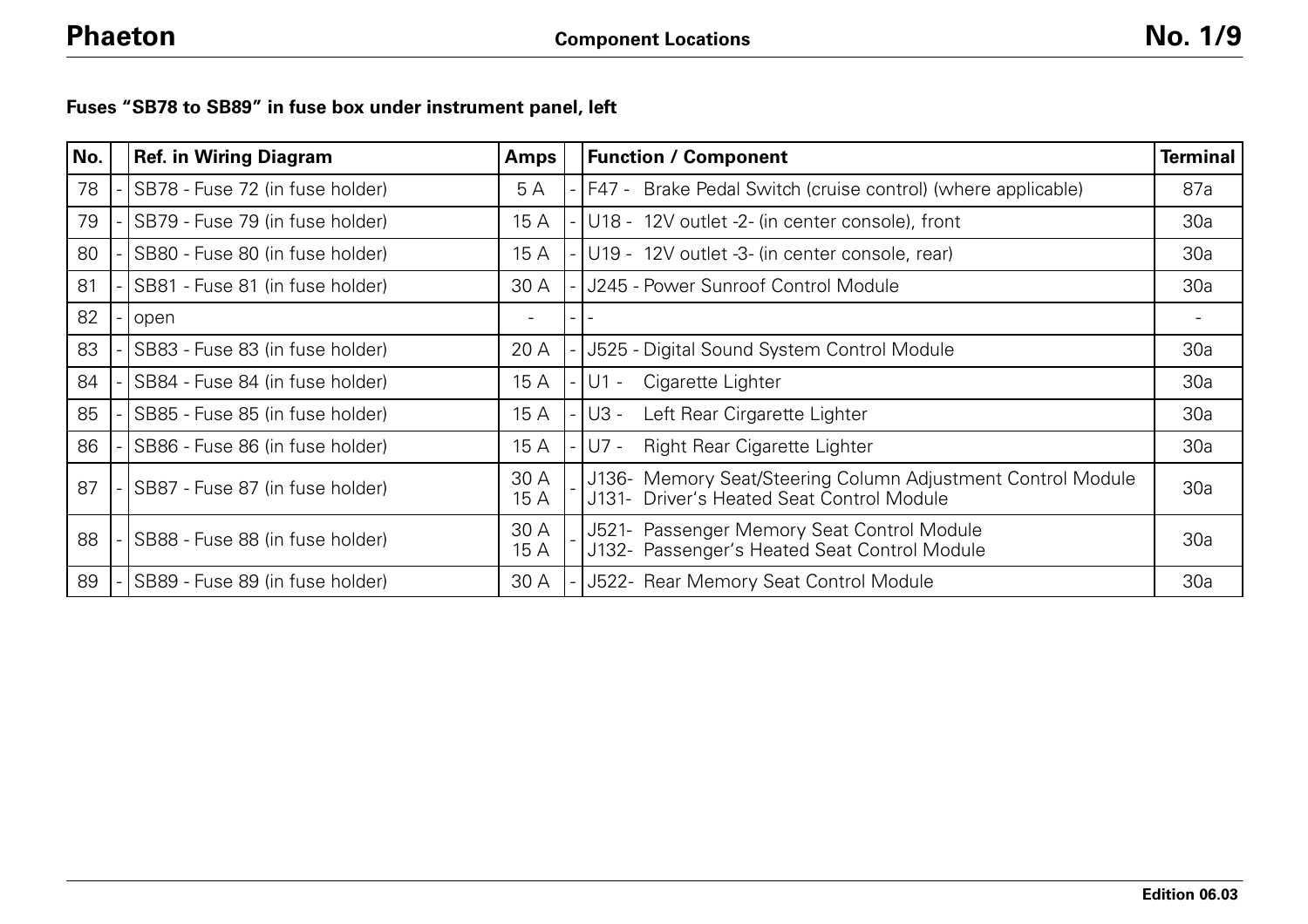

## **Electronics box in luggage compartment, left - Relays**

- J579 Electrical System Battery Switch-over Relay (432)
- J580 Starter Battery Switch-over Relay (100)
- J682 Power Supply Relay (terminal 50) (433)
- J678 Heated Rear Window Circuit 1 Relay (100)
- J678 Heated Rear Window Circuit 1 Relay (53)\*
- 5a J17 Fuel Pump (FP) Relay (404)
- 5b J677 Fuel Filler Lid Unlock Relay (404)
- 6a open
- 6b J49 Fuel Pump (FP) 2 Relay (404)
- J403 Relay for compressor level control system (214)
- J679 Heated Rear Window Circuit 2 Relay (100)
- J679 Heated Rear Window Circuit 2 Relay (53)\*
- \* from 05.03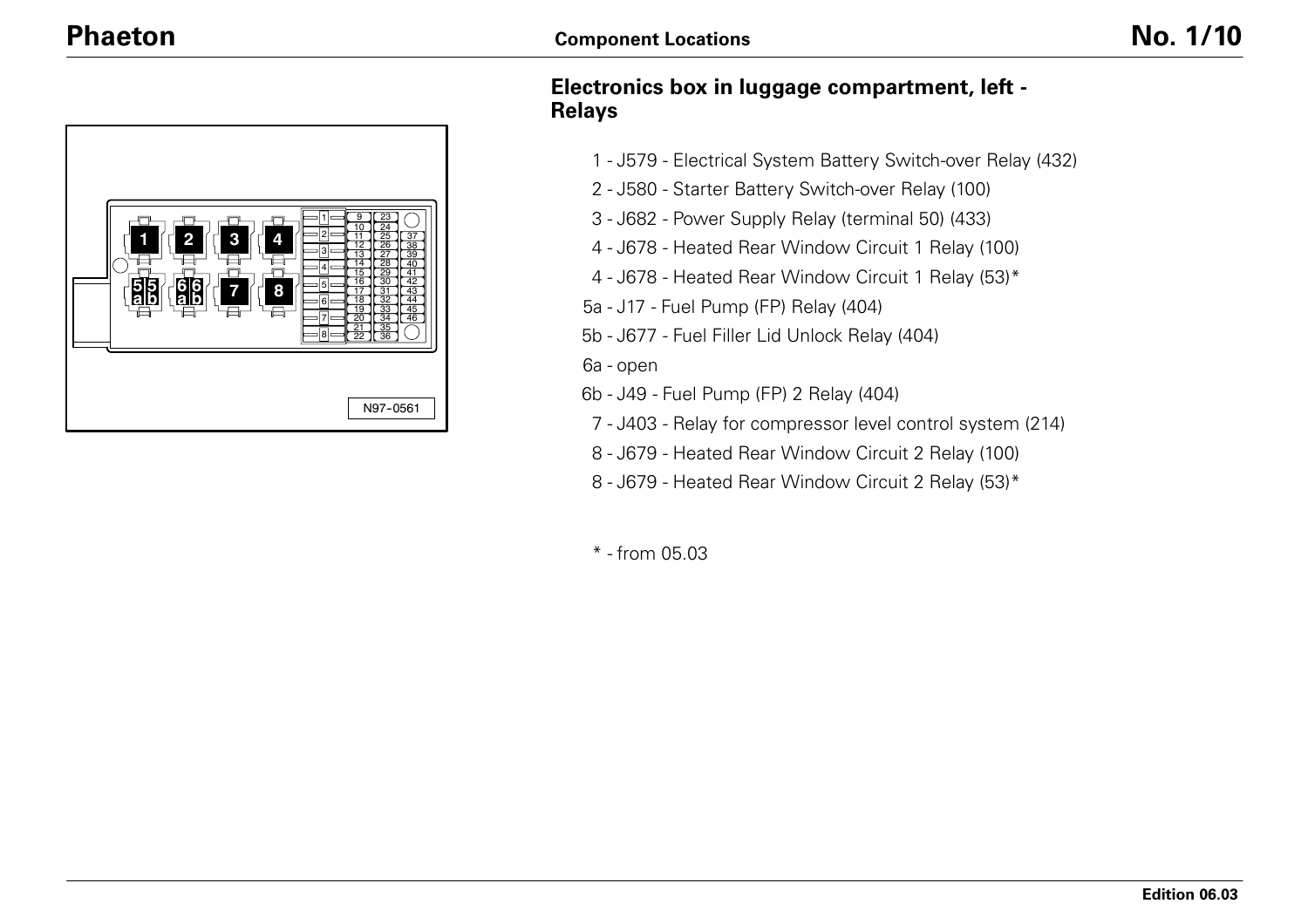# **Phaeton**

 **2**

 **<sup>5</sup> <sup>a</sup> <sup>b</sup>**

**3 4**

**8**

**7 <sup>6</sup> <sup>a</sup> <sup>b</sup>**



#### **Fuse colors**

|                       | 80 A - transparent | $15A - blue$ |                 |
|-----------------------|--------------------|--------------|-----------------|
| $60 \text{ A}$ - blue |                    | $10A - red$  |                 |
| $50A - red$           |                    |              | $7.5 A - brown$ |
| $30 A - green$        |                    |              | 5A - beige      |
| 25 A - white          |                    | 3 A - lilac  |                 |
| 20 A - yellow         |                    |              |                 |

### **Fuses "SC1 to SC4" in Electronics box in luggage compartment, left**

N97--0561

| No. | <b>Ref. in Wiring Diagram</b>   | <b>Amps</b> | <b>Function / Component</b>                                                                                                                                                                                                                                                                       | <b>Terminal</b> |
|-----|---------------------------------|-------------|---------------------------------------------------------------------------------------------------------------------------------------------------------------------------------------------------------------------------------------------------------------------------------------------------|-----------------|
|     | SC1 - Fuse 1 (in fuse holder)   | 60 A        | Terminal 30 for J682 - Power Supply Relay (terminal 50)<br>B - Starter (termnial 50)<br>J367- Battery Monitoring Control Module<br>J581- Parallel Battery Connection Relay<br>J623- Engine Control Module (ECM) (engine code BAP)<br>J220- Motronic Engine Control Module (ECM) (engine code BGJ) | 30              |
|     | - SC2 - Fuse 2 (in fuse holder) | 80 A        | Terminal 30 for J580 - Starter Battery Switch-over Relay<br>J367- Battery Monitoring Control Module                                                                                                                                                                                               | 30              |
|     | - SC3 - Fuse 3 (in fuse holder) | 80 A        | Terminal 30 for J579 - Electrical System Battery Switch-over Relay<br>J367- Battery Monitoring Control Module                                                                                                                                                                                     | 30              |
|     | -lopen                          |             |                                                                                                                                                                                                                                                                                                   |                 |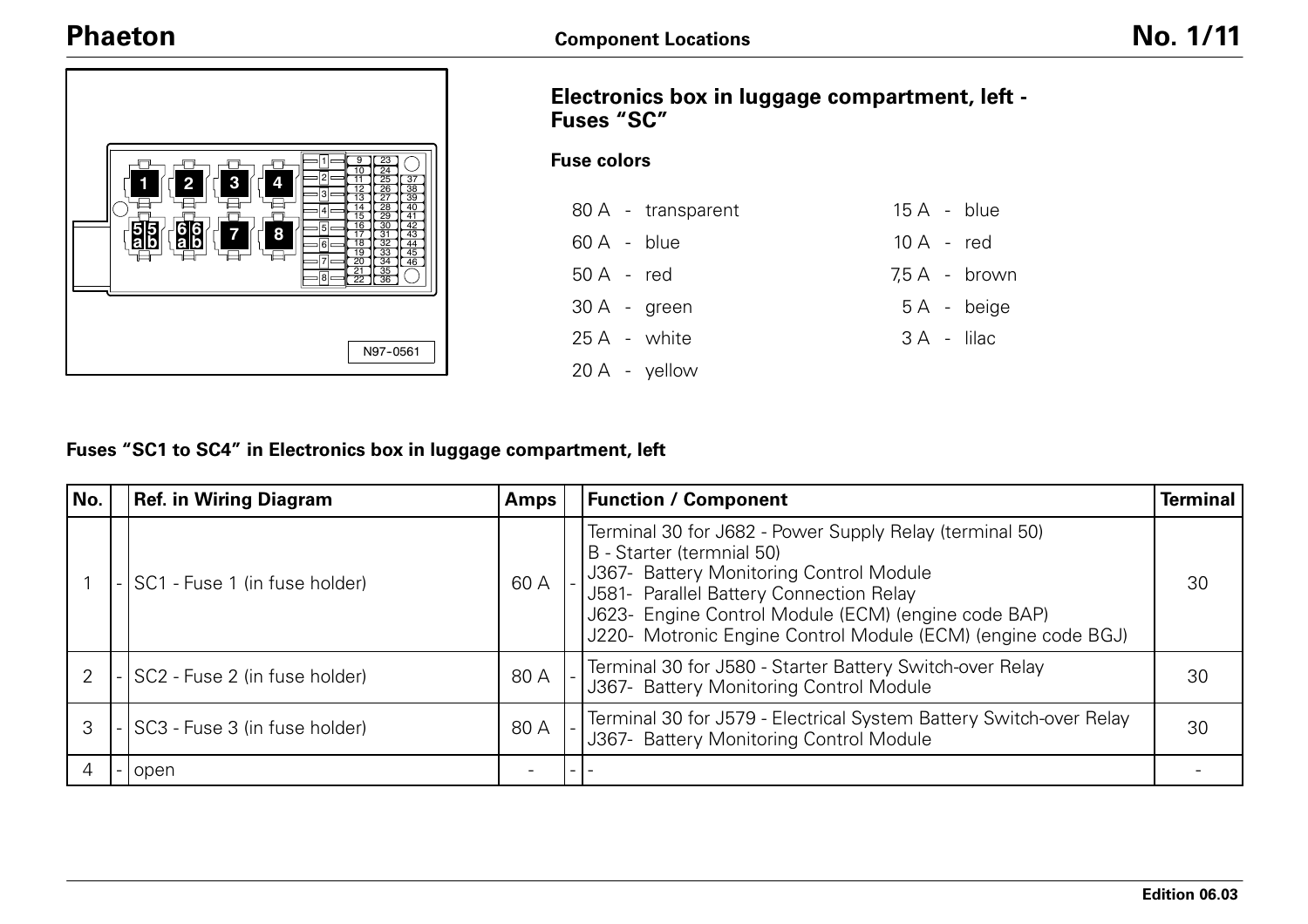| Fuses "SC5 to SC17" in Electronics box in luggage compartment, left |  |  |  |
|---------------------------------------------------------------------|--|--|--|
|---------------------------------------------------------------------|--|--|--|

| No. | <b>Ref. in Wiring Diagram</b>   | <b>Amps</b>              | <b>Function / Component</b>                                                                                         | <b>Terminal</b> |
|-----|---------------------------------|--------------------------|---------------------------------------------------------------------------------------------------------------------|-----------------|
| 5   | open                            | $\overline{\phantom{a}}$ |                                                                                                                     | 30              |
| 6   | SC6 - Fuse 6 (in fuse holder)   | 40 A                     | Terminal 30 for J403 - Relay for compressor level control system<br>V66 - Motor for compressor-level control system | 30              |
| 7   | open                            |                          |                                                                                                                     |                 |
| 8   | SC8 - Fuse 8 (in fuse holder)   | 80 A                     | Fuses SB2, SB3, SB37, SB39, SB41, SB79, SB80, SB81, SB83,<br>SB84, SB85, SB86, SB87, SB88, SB89                     | 30              |
| 9   | SC9 - Fuse 9 (in fuse holder)   | 30 A                     | T13 - 13-Pin Connection (for U10 - Trailer Socket - where<br>applicable)                                            | 30              |
| 10  | SC10 - Fuse 10 (in fuse holder) | 5A                       | J367- Battery Monitoring Control Module                                                                             | 30              |
| 11  | SC11 - Fuse 11 (in fuse holder) | 5 A                      | J502- Tire Pressure Monitoring Control Module                                                                       | 30              |
| 12  | SC12 - Fuse 12 (in fuse holder) | 5 A                      | J446- Control module for parking aid                                                                                | 30              |
| 13  | SC13 - Fuse 13 (in fuse holder) | 30 A                     | J345- Control Module for towing sensor (where applicable)                                                           | 30              |
| 14  | SC14 - Fuse 14 (in fuse holder) | 5A                       | J677- Fuel Filler Lid Unlock Relay<br>V155- Motor for fuel tank lid unlock                                          | 30              |
| 15  | SC15 - Fuse 15 (in fuse holder) | 25 A                     | J679- Heated Rear Window Circuit 2 Relay<br>$Z1 -$<br>Heated rear window                                            | 30              |
| 16  | SC16 - Fuse 16 (in fuse holder) | 25 A                     | J678- Heated Rear Window Circuit 1 Relay<br>2nd Stage Rear Window Heater Element<br>Z3 -                            | 30              |
| 17  | open                            |                          |                                                                                                                     |                 |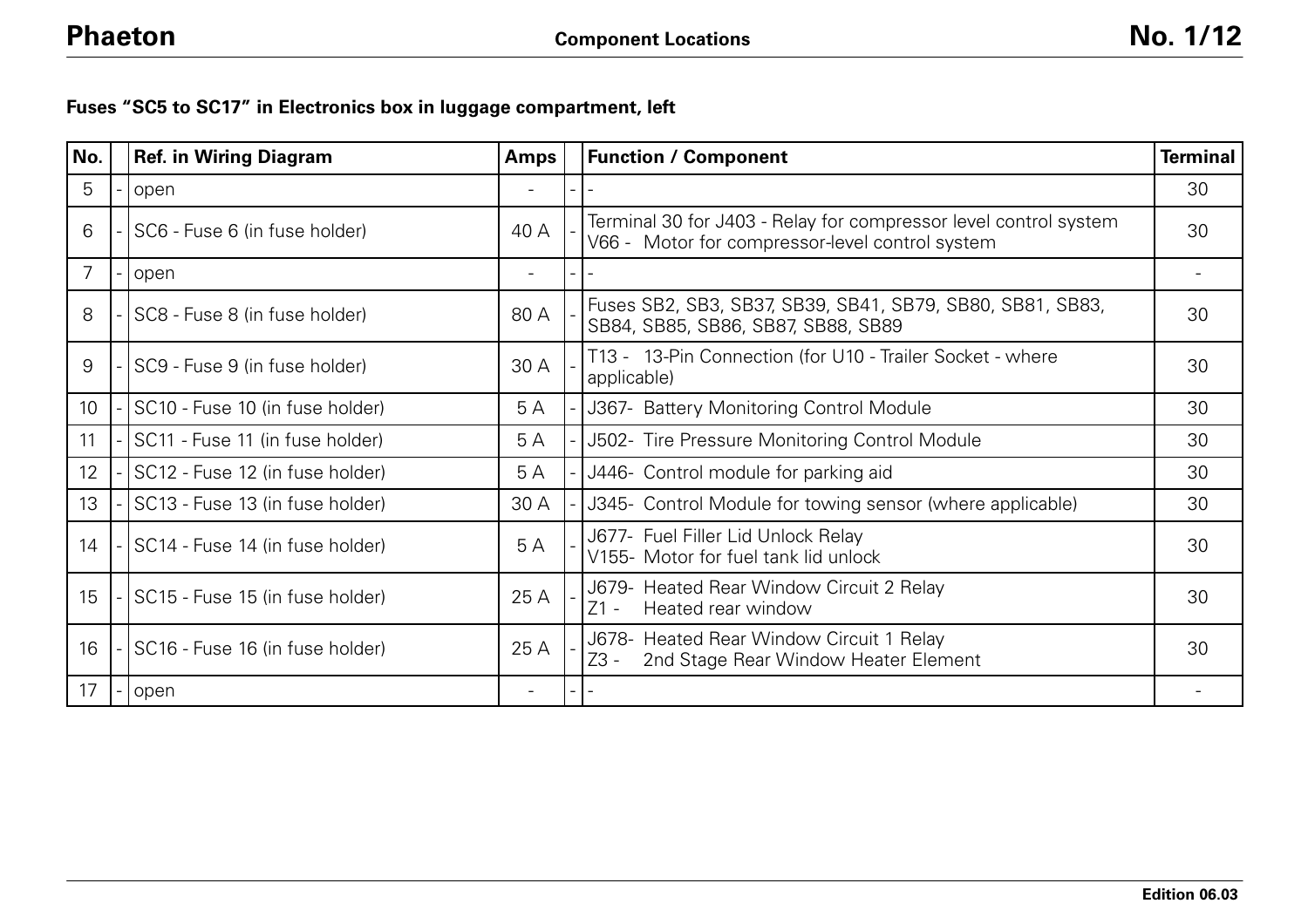# **Fuses "SC18 to SC32" in Electronics box in luggage compartment, left**

| No. | <b>Ref. in Wiring Diagram</b>   | <b>Amps</b> | <b>Function / Component</b>                                                                                                                   | <b>Terminal</b> |
|-----|---------------------------------|-------------|-----------------------------------------------------------------------------------------------------------------------------------------------|-----------------|
| 18  | SC18 - Fuse 18 (in fuse holder) | 5A          | J393 - Central control module for comfort system<br>J690 - Left Rear Tail Light Control Module<br>J691 - Right Rear Tail Light Control Module | 15              |
| 19  | SC19 - Fuse 19 (in fuse holder) | 5A          | J197- Level Control System Control Module                                                                                                     | 15              |
| 20  | SC20 - Fuse 20 (in fuse holder) | 5A          | J345- Control Module for towing sensor (where applicable)                                                                                     | 15              |
| 21  | open                            |             |                                                                                                                                               |                 |
| 22  | open                            | 5A          |                                                                                                                                               | 15              |
| 23  | SC23 - Fuse 23 (in fuse holder) | 5A          | W3 -<br>Luggage compartment light<br>Illumination for E406 - Rear Lid Lock Button (in luggage<br>compartment)                                 | 30              |
| 24  | SC24 - Fuse 24 (in fuse holder) | 10 A        | J393 - Central control module for comfort system                                                                                              | 30              |
| 25  | SC25 - Fuse 25 (in fuse holder) | 5A          | J262- Rear Window Shade Control Module<br>V91 - Rear Window Shade Motor                                                                       | 30              |
| 26  | SC26 - Fuse 26 (in fuse holder) | 10A         | J393 - Central control module for comfort system                                                                                              | 30              |
| 27  | SC27 - Fuse 27 (in fuse holder) | 15 A        | $U5 -$<br>12 V Socket (in luggage compartment, left)                                                                                          | 30              |
| 28  | open                            |             |                                                                                                                                               |                 |
| 29  | open                            |             |                                                                                                                                               |                 |
| 30  | open                            |             |                                                                                                                                               |                 |
| 31  | open                            |             |                                                                                                                                               |                 |
| 32  | SC32 - Fuse 32 (in fuse holder) | 5A          | J581- Parallel Battery Connection Relay                                                                                                       | 30              |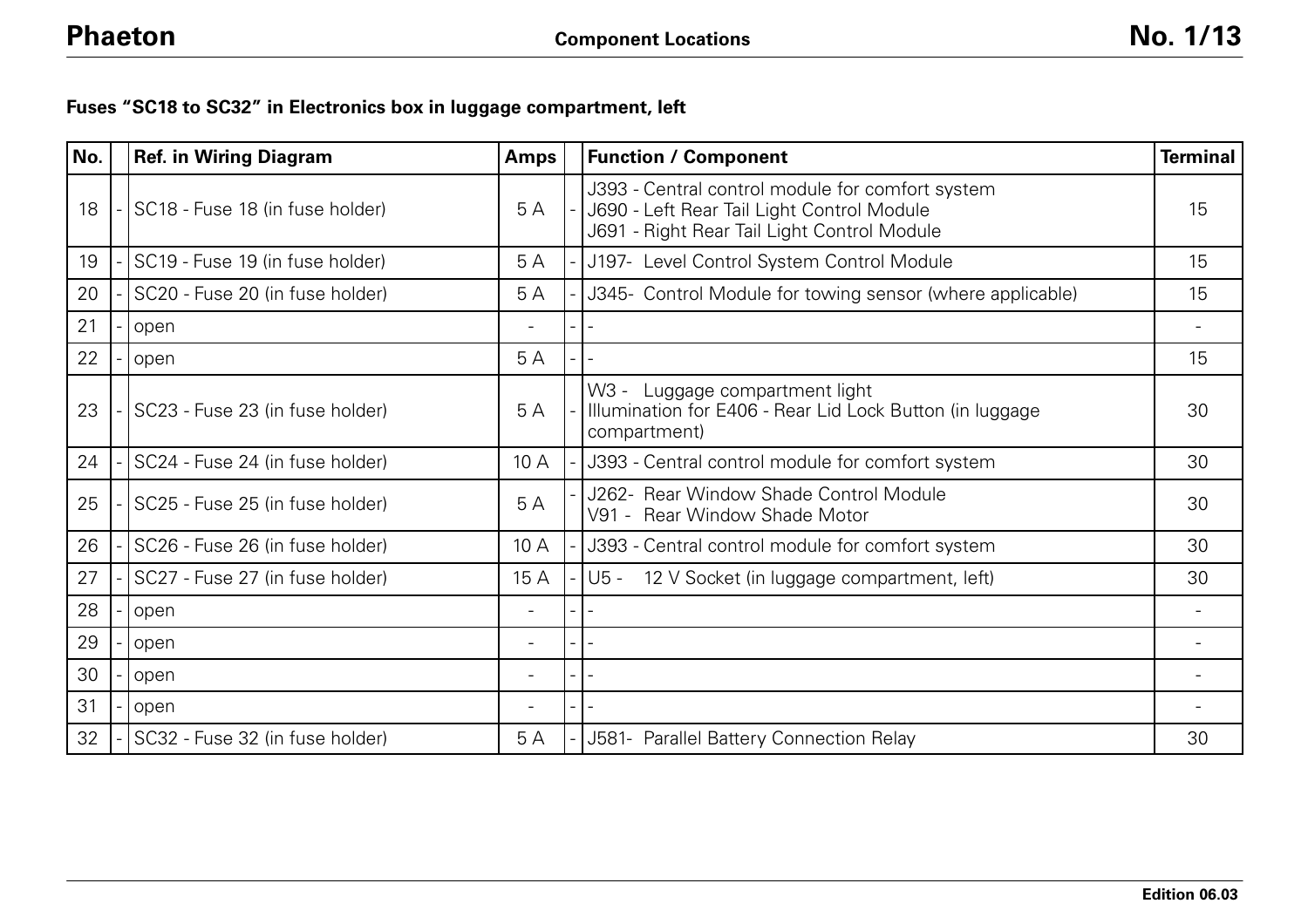## **Fuses "SC33 to SC46" in Electronics box in luggage compartment, left**

| No. | <b>Ref. in Wiring Diagram</b>   | <b>Amps</b>  | <b>Function / Component</b>                                                                                                                                                                                                                                                                                                     | <b>Terminal</b> |
|-----|---------------------------------|--------------|---------------------------------------------------------------------------------------------------------------------------------------------------------------------------------------------------------------------------------------------------------------------------------------------------------------------------------|-----------------|
| 33  | SC33 - Fuse 33 (in fuse holder) | 5 A          | J17 - Fuel Pump (FP) Relay<br>J271- Motronic Engine Control Module (ECM) Power Supply Relay<br>J670- Motronic Engine Control Module (ECM) Power<br>Supply Relay 2<br>J581- Parallel Battery Connection Relay (where applicable)<br>J49 - Fuel Pump (FP) 2 Relay<br>J220- Motronic Engine Control Module (ECM) (engine code BGJ) | 30              |
| 34  | SC34 - Fuse 34 (in fuse holder) | 20 A         | $G6 -$<br>Fuel Pump (FP)                                                                                                                                                                                                                                                                                                        | 30              |
| 35  | SC35 - Fuse 35 (in fuse holder) | 20 A         | G23 - Transfer Fuel Pump (FP)                                                                                                                                                                                                                                                                                                   | 30              |
| 36  | SC36 - Fuse 36 (in fuse holder) | 30 A         | Terminal 30 for J681 - Power Supply Relay 2 (terminal 15)<br>Fuses: SB52, SB53, SB54, SB55, SB56, SB57                                                                                                                                                                                                                          | 30              |
| 37  | open                            |              |                                                                                                                                                                                                                                                                                                                                 |                 |
| 38  | open                            |              |                                                                                                                                                                                                                                                                                                                                 |                 |
| 39  | open                            |              |                                                                                                                                                                                                                                                                                                                                 |                 |
| 40  | open                            |              |                                                                                                                                                                                                                                                                                                                                 |                 |
| 41  | SC41 - Fuse 41 (in fuse holder) | 5A           | G384- Vehicle Inclination Sensor                                                                                                                                                                                                                                                                                                | 30              |
| 42  | SC42 - Fuse 42 (in fuse holder) | 5A<br>$15A*$ | J393- Central control module for comfort system                                                                                                                                                                                                                                                                                 | 30              |
| 43  | SC43 - Fuse 43 (in fuse holder) | 30 A         | J605- Rear Lid Control Module                                                                                                                                                                                                                                                                                                   | 30              |
| 44  | SC44 - Fuse 44 (in fuse holder) | 10 A         | J197- Level Control System Control Module                                                                                                                                                                                                                                                                                       | 30              |
| 45  | SC45 - Fuse 45 (in fuse holder) | 5A           | J697- License Plate Light Control Module<br>L153- Rear Illumination Lamp                                                                                                                                                                                                                                                        | 30              |
| 46  | open                            |              |                                                                                                                                                                                                                                                                                                                                 |                 |

 $*$   $\overline{\phantom{0}}$ from 05.03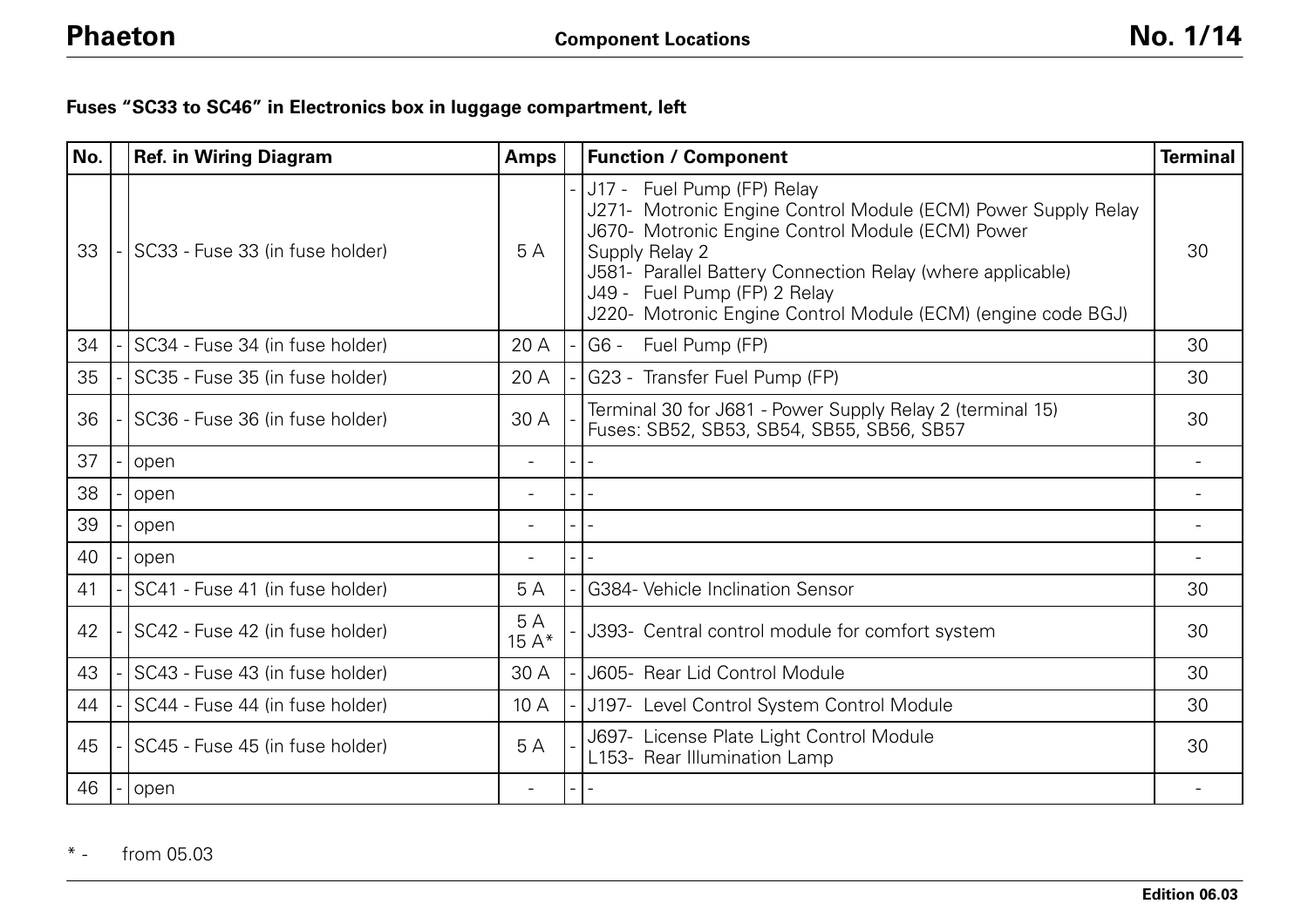

## **Electronics box in right plenum chamber - Relays**

- open
- C24 Supressor
- J682- Power Supply Relay (terminal 50)
- J271 Motronic Engine Control Module (ECM) Power Supply Relay (167)
- J670 Motronic Engine Control Module (ECM) Power Supply Relay 2 (100) (engine code BAP)
- open
- J680 Power Supply Relay 1 (terminal 75) (100)
- J299 Secondary Air Injection (AIR) Pump Relay (100)
- open
- J329 Voltage Supply Terminal 15 (B+) Relay (433) (where applicable)
- J545 Secondary Air Injection (AIR) Pump Relay 2 (100) (engine code BAP)
- open
- open
- open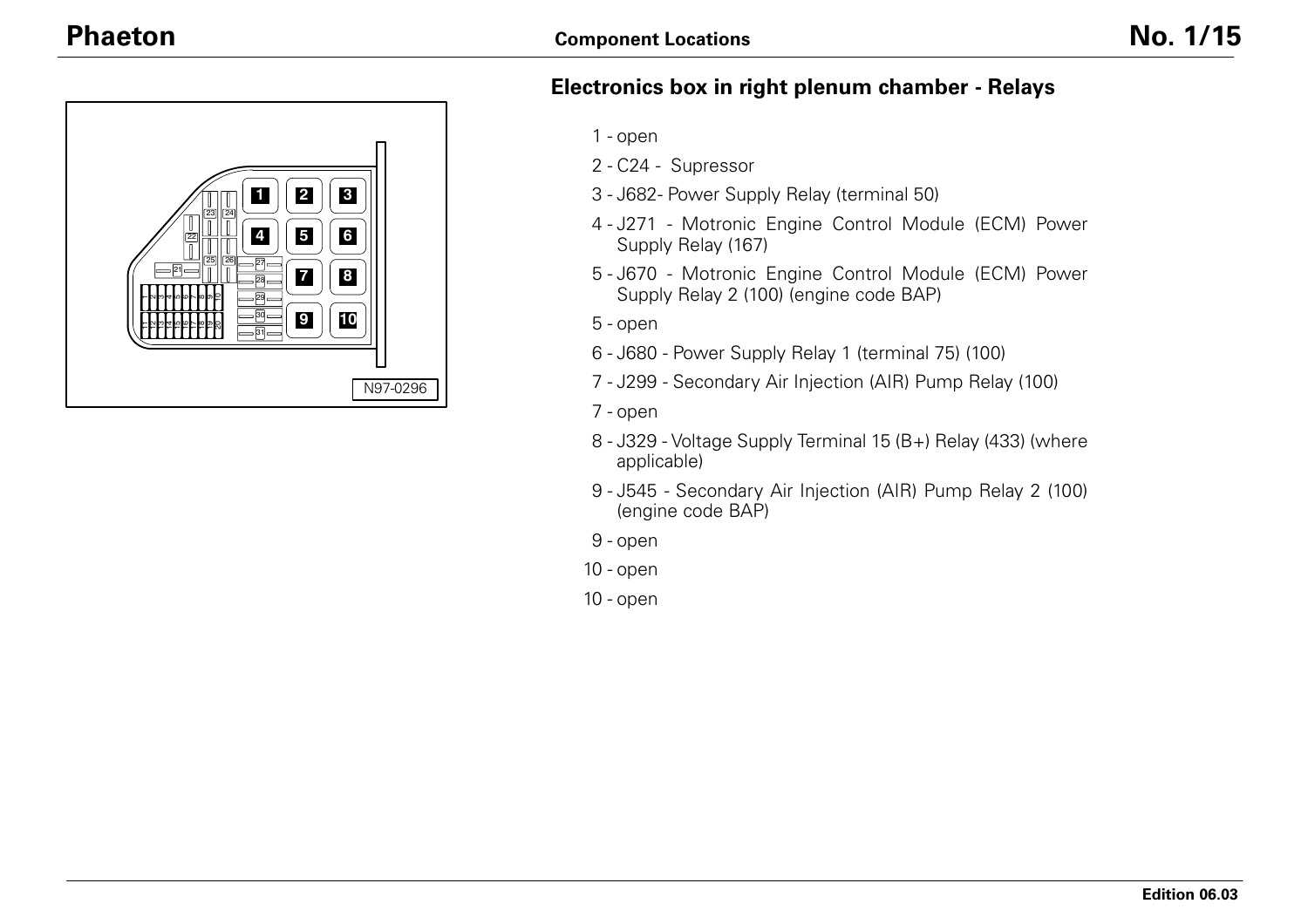

### **Electronics box in right plenum chamber - Fuses "SD"**

#### **Fuse colors**

|                | 80 A - transparent | $15A - blue$  |                 |
|----------------|--------------------|---------------|-----------------|
| $60 A - blue$  |                    | $10 A - r$ er |                 |
| $50A - red$    |                    |               | $7.5 A - brown$ |
| $30 A - green$ |                    |               | 5A - beige      |
| 25 A - white   |                    |               | 3 A - lilac     |
| 20 A - yellow  |                    |               |                 |

**Fuses "SD1 to SD5" in Electronics box in right plenum chamber**

| No. | <b>Ref. in Wiring Diagram</b>   | <b>Amps</b> | <b>Function / Component</b>                                                                                                                                                                                                                | <b>Terminal</b> |
|-----|---------------------------------|-------------|--------------------------------------------------------------------------------------------------------------------------------------------------------------------------------------------------------------------------------------------|-----------------|
|     | - SD1 - Fuse 1 (in fuse holder) | 10 A        | - N - Fuel Injectors for cylinders 1 - 6 (engine code BAP)                                                                                                                                                                                 | 87a             |
| 2   | SD2 - Fuse 2 (in fuse holder)   | 10A         | - N - Fuel Injectors for cylinders 7 - 12 (engine code BAP)                                                                                                                                                                                | 87a             |
|     | -lopen                          | 30 A        | open                                                                                                                                                                                                                                       | 30              |
|     | -lopen                          | 30A         | open                                                                                                                                                                                                                                       | 30              |
| 5   | SD5 - Fuse 5 (in fuse holder)   | 5 A         | G70 - Mass Air Flow (MAF) Sensor (engine code BAP)<br>G246- Mass Air Flow (MAF) Sensor 2 (engine code BAP)<br>G42 - Intake Air Temperature (IAT) Sensor (engine code BAP)<br>G299- Intake Air Temperature (IAT) Sensor 2 (engine code BAP) | 87a             |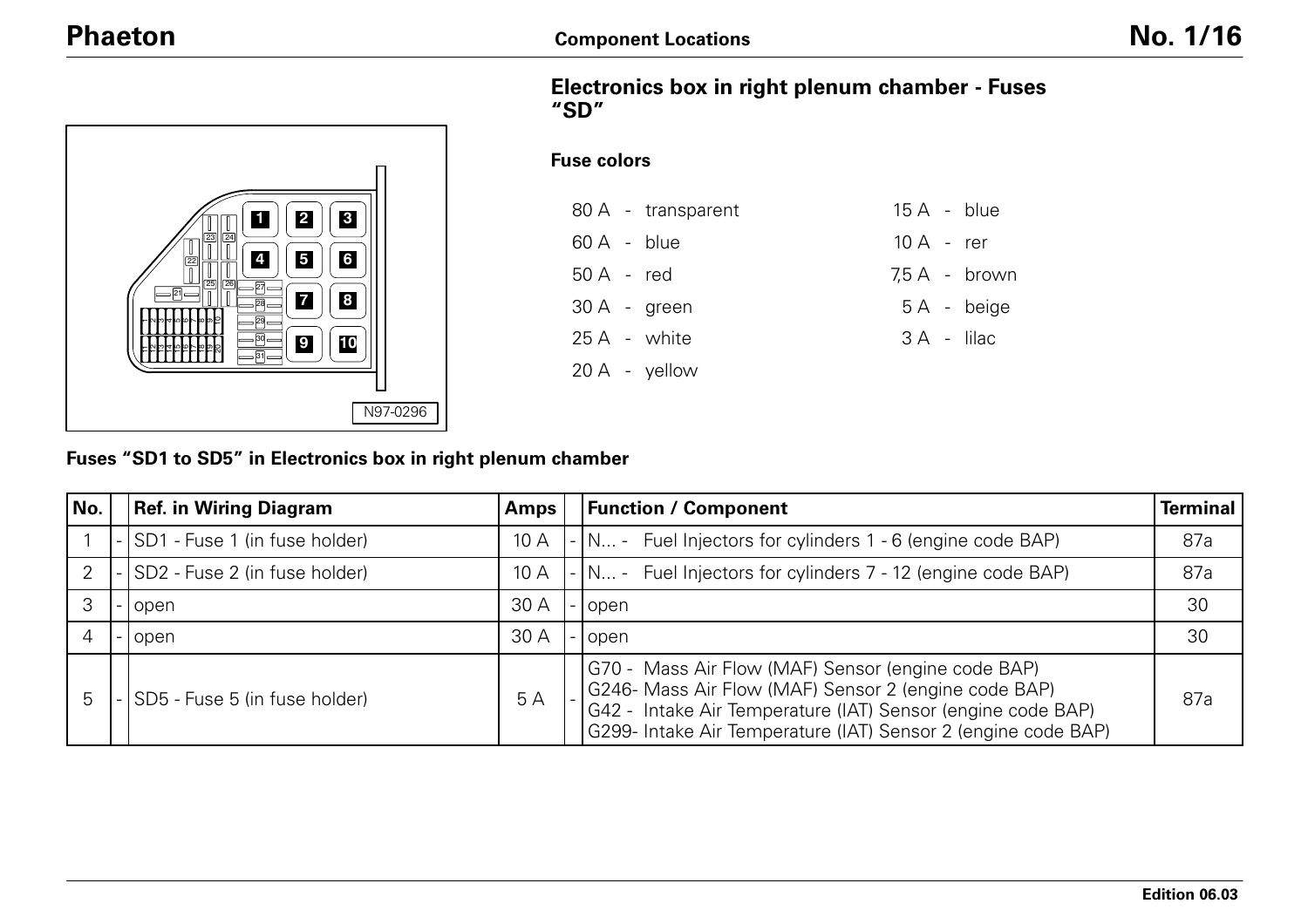|  |  | Fuses "SD6 to SD9" in Electronics box in right plenum chamber |  |  |  |
|--|--|---------------------------------------------------------------|--|--|--|
|--|--|---------------------------------------------------------------|--|--|--|

| No. | <b>Ref. in Wiring Diagram</b> | <b>Amps</b> | <b>Function / Component</b>                                                                                                                                                                                                                                                                                                                                                                                                                                                                                                                                                                                                                                                                                                                                                               | <b>Terminal</b> |
|-----|-------------------------------|-------------|-------------------------------------------------------------------------------------------------------------------------------------------------------------------------------------------------------------------------------------------------------------------------------------------------------------------------------------------------------------------------------------------------------------------------------------------------------------------------------------------------------------------------------------------------------------------------------------------------------------------------------------------------------------------------------------------------------------------------------------------------------------------------------------------|-----------------|
| 6   | SD6 - Fuse 6 (in fuse holder) | 10A         | J496- Auxiliary Engine Coolant (EC) Pump Relay (engine code BAP)<br>V51 - After-Run Coolant Pump (engine code BAP)<br>J299- Secondary Air Injection (AIR) Pump Relay<br>J545- Secondary Air Injection (AIR) Pump Relay 2 (code BAP)<br>J49 - Fuel Pump (FP) 2 Relay (engine code BAP)<br>V36 - Coolant Pump (engine code BGJ)<br>J151- Coolant Circulation Pump Relay (engine code BGJ)                                                                                                                                                                                                                                                                                                                                                                                                   | 87a             |
| 7   | SD7 - Fuse 7 (in fuse holder) | 20 A        | F265- Map Controlled Engine Cooling Thermostat (en-code BAP)<br>N80 - Evaporative Emission (EVAP) Canister Purge Regulator Valve<br>N112- Secondary Air Injection (AIR) Solenoid Valve<br>N145- Right Electro-Hydraulic Engine Mount Solenoid Valve (code<br>BAP)<br>N156- Intake Manifold Change-Over Valve (engine code BGJ)<br>N205- Valve -1- for camshaft adjustment<br>N208- Valve -2- for camshaft adjustment<br>N261- Intake Manifold Tuning (IMT) Valve -2- (engine code BGJ)<br>N318- Camshaft Adjustment Valve 1 (exhaust) (engine code BAP)<br>N319- Camshaft Adjustment Valve 2 (exhaust) (engine code BAP)<br>N320- Secondary Air Injection (AIR) Solenoid Valve 2 (en-code BAP)<br>N333- Evaporative Emission (EVAP) Canister Purge Regulator Valve<br>2 (engine code BAP) | 87a             |
| 8   | SD8 - Fuse 8 (in fuse holder) | 30 A        | N - Ignition Coils with Power Output Stage for cylinders 1 - 8<br>(engine code BGJ)                                                                                                                                                                                                                                                                                                                                                                                                                                                                                                                                                                                                                                                                                                       | 87a             |
| 9   | SD9 - Fuse 9 (in fuse holder) | 20 A        | - N - Fuel Injectors for cylinders 1 - 8 (engine code BGJ)                                                                                                                                                                                                                                                                                                                                                                                                                                                                                                                                                                                                                                                                                                                                | 87a             |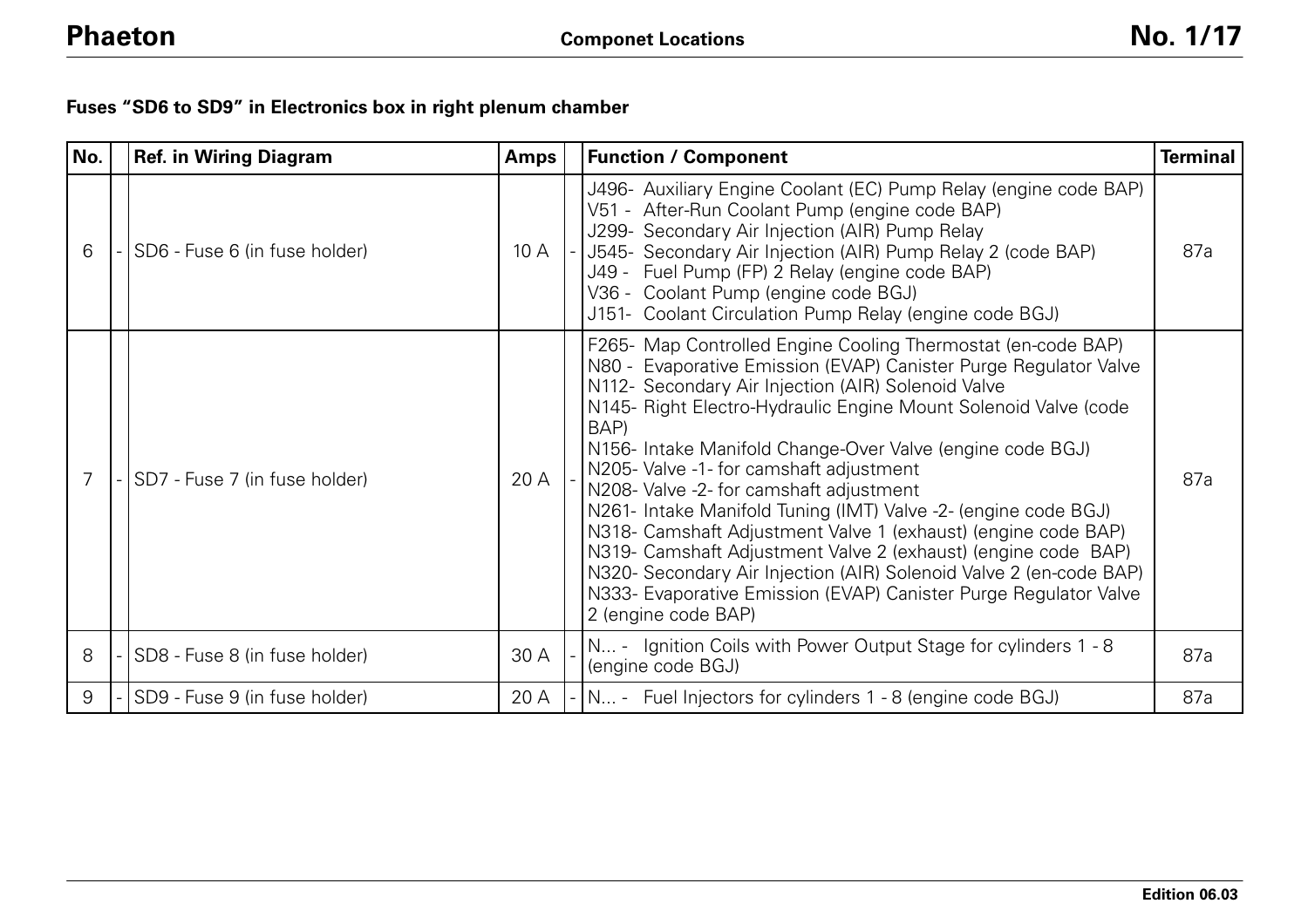## **Fuses "SD10 to SD16" in Electronics box in right plenum chamber**

| No.             | <b>Ref. in Wiring Diagram</b>   | <b>Amps</b> | <b>Function / Component</b>                                                                                                                                                                                                                                                                                                                                                                                                                                                                                                                                                                                                                                      | <b>Terminal</b> |
|-----------------|---------------------------------|-------------|------------------------------------------------------------------------------------------------------------------------------------------------------------------------------------------------------------------------------------------------------------------------------------------------------------------------------------------------------------------------------------------------------------------------------------------------------------------------------------------------------------------------------------------------------------------------------------------------------------------------------------------------------------------|-----------------|
| 10 <sup>°</sup> | SD10 - Fuse 10 (in fuse holder) | 10A         | J623- Engine Control Module (ECM) (engine code BAP)<br>J624- Engine Control Module (ECM) 2 (engine code BAP)<br>J220 - Motronic Engine Control Module (ECM) (engine code BGJ)                                                                                                                                                                                                                                                                                                                                                                                                                                                                                    | 87a             |
| 11              | SD11 - Fuse 11 (in fuse holder) | 15 A        | J39 - Relay for headlamp cleaning system                                                                                                                                                                                                                                                                                                                                                                                                                                                                                                                                                                                                                         | 30a             |
| 12              | SD12 - Fuse 12 (in fuse holder) | 10A         | J293- Coolant FC (Fan Control( (FC)) Control Module<br>$V7 -$<br>Coollant Fan<br>J671- Coolant FC (Fan Control) Control Module 2<br>V177- Coolant Fan 2                                                                                                                                                                                                                                                                                                                                                                                                                                                                                                          | 87a             |
| 13              | SD13 - Fuse 13 (in fuse holder) | 25 A        | Z19 - Oxygen Sensor (O2S) Heater (engine code BAP)<br>Z28 - Oxygen Sensor (O2S) 2 Heater 2 (engine code BAP)<br>Z29 - Oxygen Sensor (O2S) Heater 1 (behind Three Way Catalytic<br>Converter (TWC)) (engine code BAP)<br>Z30 - Oxygen Sensor (O2S) Heater 2 (behind Three Way Catalytic<br>Converter (TWC)) (engine code BAP)                                                                                                                                                                                                                                                                                                                                     | 87a             |
| 14              | SD14 - Fuse 14 (in fuse holder) | 25 A        | Z19 - Oxygen Sensor (O2S) Heater (engine code BGJ)<br>Z28 - Oxygen Sensor (O2S) 2 Heater 2 (engine code BGJ)<br>Z29 - Oxygen Sensor (O2S) Heater 1 (behind Three Way Catalytic<br>Converter (TWC)) (engine code BGJ)<br>Z30 - Oxygen Sensor (O2S) Heater 2 (behind Three Way Catalytic<br>Converter (TWC)) (engine code BGJ)<br>Z 62 - Oxygen Sensor (O2S) Heater 3 (engine code BAP)<br>Z 63 - Oxygen Sensor (O2S) Heater 4 (engine code BAP)<br>Z 64 - Oxygen Sensor (02S) Heater 3 (behind Three Way Catalytic<br>Converter (TWC)) (engine code BAP)<br>Z 65 - Oxygen Sensor (02S) Heater 4 (behind Three Way Catalytic<br>Converter (TWC)) (engine code BAP) | 87a             |
| 15              | SD15 - Fuse 15 (in fuse holder) | 15 A        | J217- Transmission Control Module (TCM)                                                                                                                                                                                                                                                                                                                                                                                                                                                                                                                                                                                                                          | 30a             |
| 16              | SD16 - Fuse 16 (in fuse holder) | 10A         | J539- Brake Booster Control Module                                                                                                                                                                                                                                                                                                                                                                                                                                                                                                                                                                                                                               | 30a             |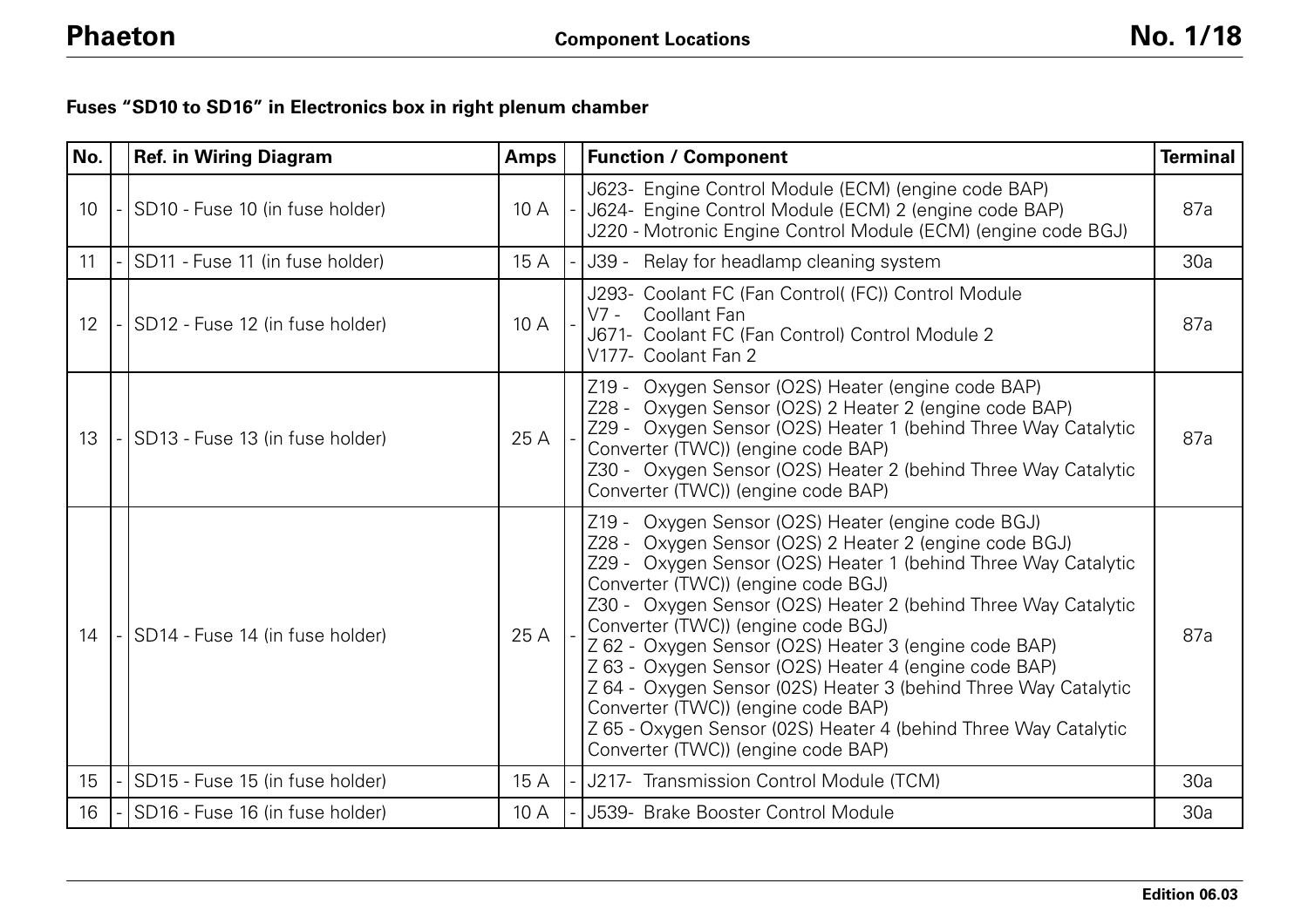# **Fuses "SD17 to SD27" in Electronics box in right plenum chamber**

| No. | <b>Ref. in Wiring Diagram</b>   | <b>Amps</b> | <b>Function / Component</b>                                                                                                                                                                                                                                                | <b>Terminal</b> |
|-----|---------------------------------|-------------|----------------------------------------------------------------------------------------------------------------------------------------------------------------------------------------------------------------------------------------------------------------------------|-----------------|
| 17  | SD17 - Fuse 17 (in fuse holder) | 5A          | J309 - Solar Cell Separation Relay                                                                                                                                                                                                                                         | 30a             |
| 18  | SD18 - Fuse 18 (in fuse holder) | 15 A        | J519 - Vehicle Electrical System Control Module<br>V248 - Left Headlight Washer Jet Motor<br>V249 - Right Headlight Washer Jet Motor                                                                                                                                       | 30a             |
| 19  | SD19 - Fuse 19 (in fuse holder) | 20 A        | J400 - Control module for wiper motor<br>V216 - Left Windshield Wiper Motor<br>V59 - Windshield and Rear Window Washer Pump                                                                                                                                                | 30a             |
| 20  | SD20 - Fuse 20 (in fuse holder) | 20 A        | J584 - Right Windshield Wiper Motor Control Module<br>V217 - Right Windshield Wiper Motor                                                                                                                                                                                  | 30a             |
| 21  | SD21 - Fuse 21 (in fuse holder) | 60 A        | Vehicles with single battery system only:<br>SB19 - Fuse 19 (in fuse holder)<br>SB20 - Fuse 20 (in fuse holder)<br>SB22 - Fuse 22 (in fuse holder)<br>SB23 - Fuse 23 (in fuse holder)<br>Terminal 30 for J271 - Motronic Engine Control Module (ECM)<br>Power Supply Relay | 30              |
| 22  | SD22 - Fuse 22 (in fuse holder) | 40 A        | SD1 - Fuse 1 (in fuse holder) (engine code BAP)<br>N - Ignition Coils with Power Output Stage for cylinders 1 - 6<br>(engine code BAP)                                                                                                                                     | 87a             |
| 23  | SD23 - Fuse 23 (in fuse holder) | 40 A        | Terminal 30 für J680 - Power Supply Relay 1 (terminal 75)<br>SB1 - Fuse 1 (in fuse holder)<br>SB40 - Fuse 40 (in fuse holder)                                                                                                                                              | 30              |
| 24  | SD24 - Fuse 24 (in fuse holder) | 40 A        | J104 - ABS Control Module (w/EDL)                                                                                                                                                                                                                                          | 30a             |
| 25  | SD25 - Fuse 25 (in fuse holder) | 40 A        | SD2 - Fuse 2 (in fuse holder) (engine code BAP)<br>N - Ignition Coils with Power Output Stage for cylinders 7 - 12<br>(engine code BAP)                                                                                                                                    | 87a             |
| 26  | SD26 - Fuse 26 (in fuse holder) | 40 A        | Terminal 30 for J329 - Voltage Supply Terminal 15 (B+) Relay                                                                                                                                                                                                               | 30a             |
| 27  | SD27 - Fuse 27 (in fuse holder) | 50 A        | J293 - Coolant FC (Fan Control( (FC)) Control Module (left)                                                                                                                                                                                                                | 30a             |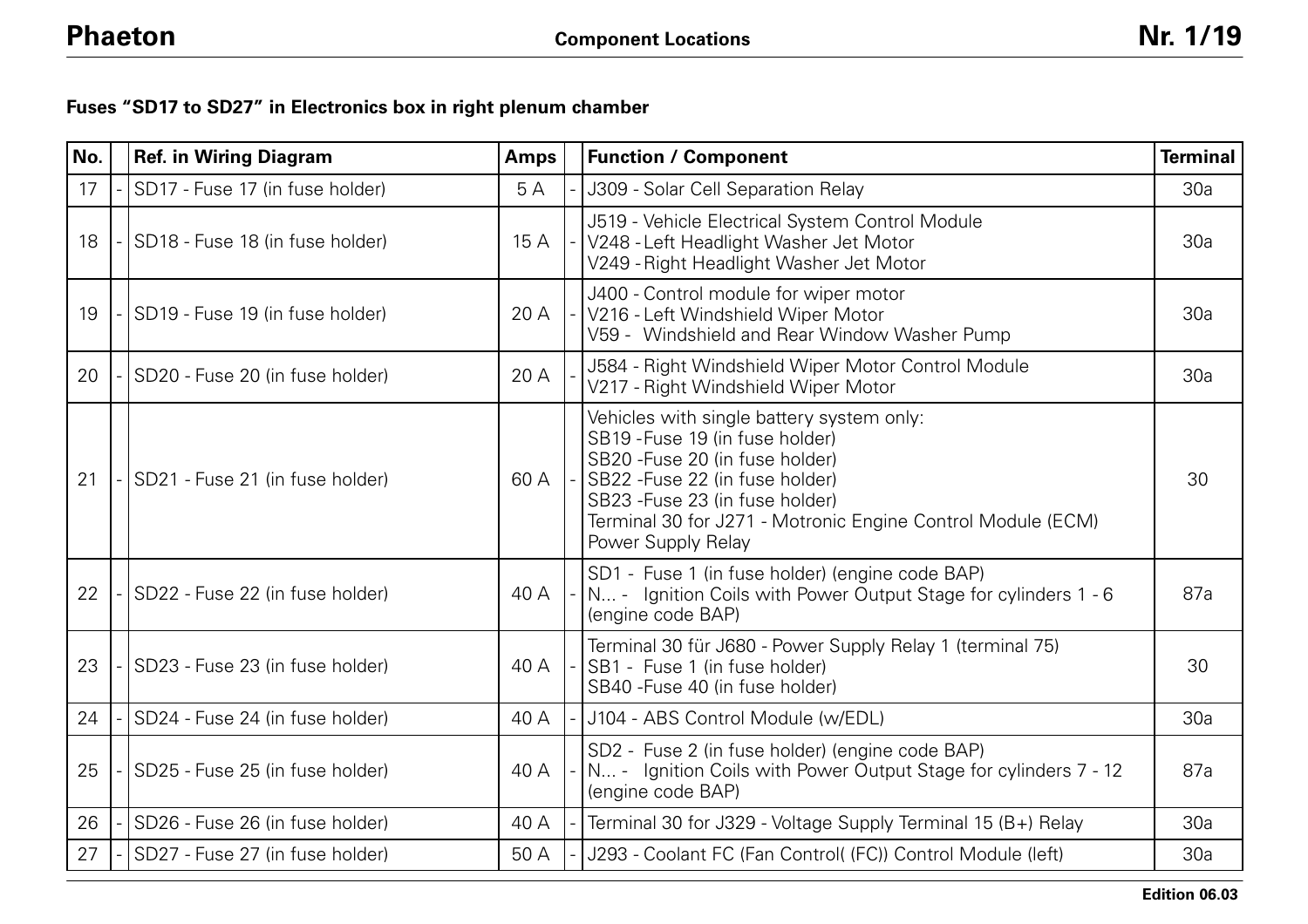| Fuses "SD28 to SD31" in Electronics box in right plenum chamber |  |  |  |  |  |  |  |  |
|-----------------------------------------------------------------|--|--|--|--|--|--|--|--|
|-----------------------------------------------------------------|--|--|--|--|--|--|--|--|

| No. | <b>Ref. in Wiring Diagram</b>   | Amps | <b>Function / Component</b>                                                                                                | Terminal |
|-----|---------------------------------|------|----------------------------------------------------------------------------------------------------------------------------|----------|
| 28  | SD28 - Fuse 28 (in fuse holder) | 50 A | - J671- Coolant FC (Fan Control) Control Module 2 (right)                                                                  | 30a      |
| 29  | SD29 - Fuse 29 (in fuse holder) | 50 A | -V101- Secondary Air Injection (AIR) Pump Motor                                                                            | 30a      |
| 30  | SD30 - Fuse 30 (in fuse holder) | 50 A | V189- Secondary Air Injection (AIR) Pump Motor 2 (engine code<br>BAP)                                                      | 30a      |
| 31  | SD31 - Fuse 31 (in fuse holder) | 40 A | Fresh Air BLower<br>$V2 -$<br> - J255- Climatronic Control Module<br> - Terminal 87 for J309 - Solar Cell Separation Relay | 30a      |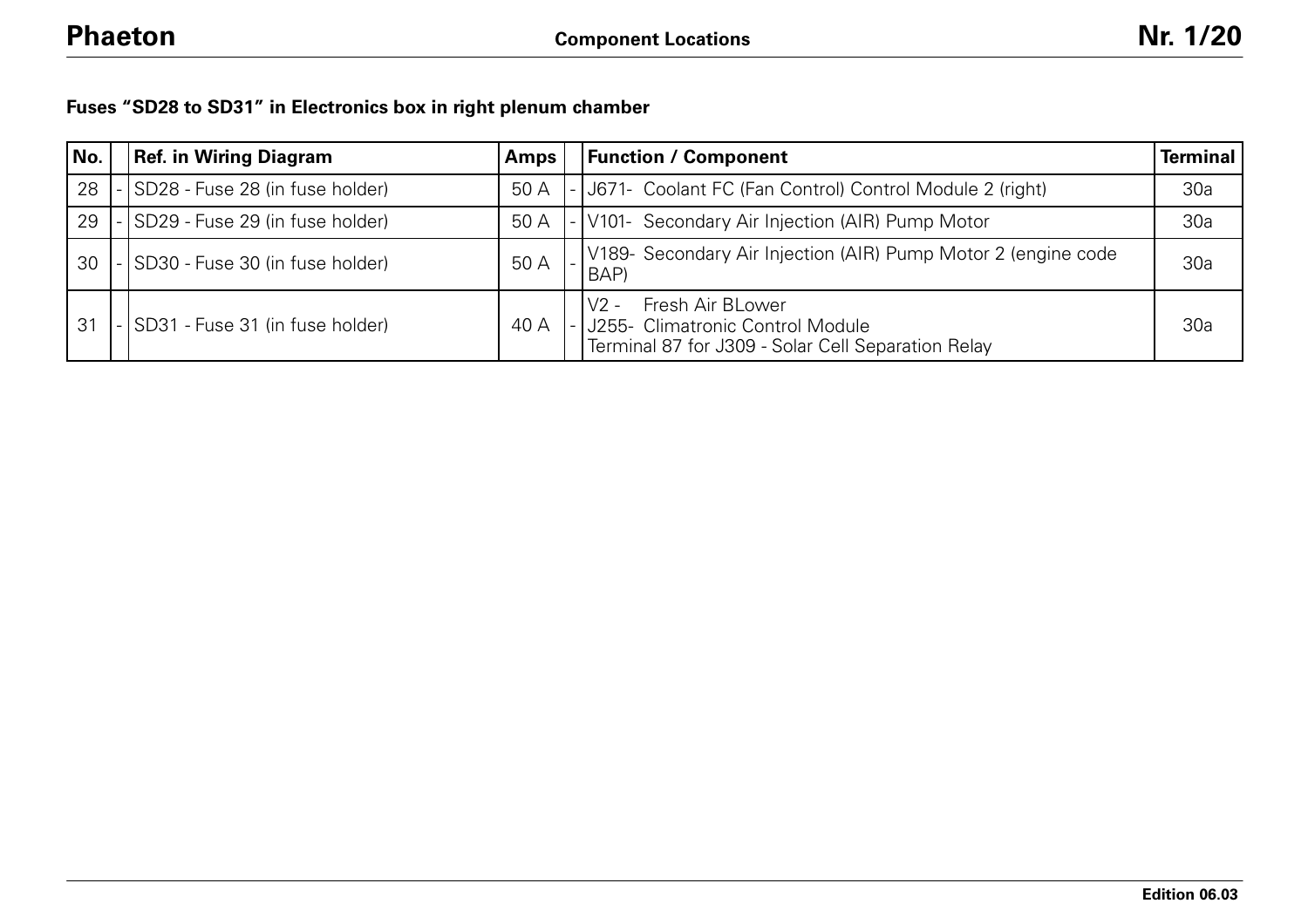

**Thermofuses "SE1 to SE7" in Thermo-fuse Box in left front footwell**

| No.            | <b>Ref. in Wiring Diagram</b>       | <b>Amps</b>              |                          | <b>Function / Component</b>                                                         | <b>Terminal</b> |
|----------------|-------------------------------------|--------------------------|--------------------------|-------------------------------------------------------------------------------------|-----------------|
|                | SE1 - Thermofuse 1 (on fuse holder) | 30 A                     |                          | J386- Door control module, driver side<br>J388- Door control module, rear, left     | 30              |
| 2              | SE2 - Thermofuse 2 (on fuse holder) | 30 A                     |                          | J387- Door control module, passenger side<br>J389- Door control module, rear, right | 30              |
| 3              | SE3 - Thermofuse 3 (on fuse holder) | 30 A                     |                          | J136- Memory Seat/Steering Column Adjustment Control<br>Module                      | 30              |
| $\overline{4}$ | SE4 - Thermofuse 4 (on fuse holder) | 30 A                     |                          | J521- Passenger Memory Seat Control Module                                          | 30              |
| 5              | SE5 - Thermofuse 5 (on fuse holder) | 30 A                     |                          | J522- Rear Memory Seat Control Module                                               | 30              |
| 6              | SE6 - Thermofuse 6 (on fuse holder) | 30 A                     |                          | Z42 - Left Rear Footwell Heater                                                     | 30              |
|                | SE7 - Thermofuse 7 (on fuse holder) | 30 A                     |                          | Z43 - Right Rear Footwell Heater                                                    | 30              |
| 8              | open                                | $\overline{\phantom{0}}$ | $\overline{\phantom{0}}$ |                                                                                     |                 |
| 9              | open                                | $\overline{\phantom{0}}$ | $\overline{\phantom{0}}$ |                                                                                     |                 |
| 10             | open                                |                          | $-1$                     |                                                                                     |                 |

## **Thermofuse box in left front footwel - Thermofuses**